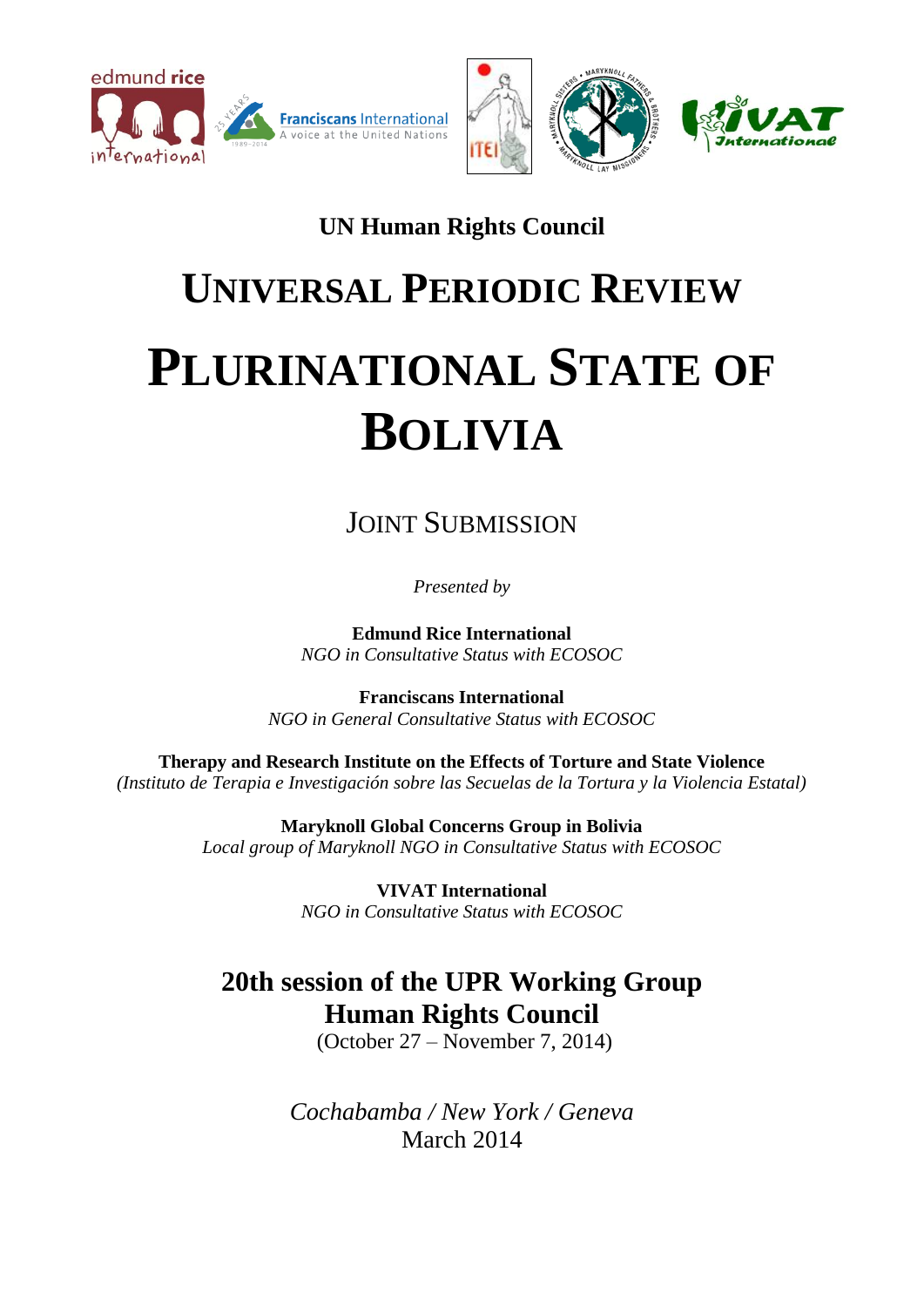

#### **Coalition of organizations for the 2014 Universal Periodic Review**

**Edmund Rice International (ERI)** is an international non-governmental organization, founded in 2005 and with consultative status with ECOSOC since 2012. ERI works with networks of like-minded organizations and in the countries where the Christian Brothers Congregation is present. ERI has a special interest in the rights of the child and in ecojustice.

**Franciscans International (FI)** is an international non-governmental organization founded in 1989 and with General Consultative Status with ECOSOC since 1995. FI has an advocacy team in New York and Geneva that supports Franciscan communities and organizations and other partners to bring their concerns and expertise to the UN. By working with networks of organizations, we aim to build strategies that address the root causes of human rights violations. Franciscans International - Bolivia is the national expression of FI, promoting peace, the eradication of poverty, and care and protection for mother earth, in Bolivia.

**Therapy and Research Institute on the Effects of Torture and State Violence**  (*Instituto de Terapia e Investigación sobre las Secuelas de la Tortura y la Violencia Estatal -* ITEI) is a non-profit organization in Bolivia that for more than 12 years has worked with people affected by torture and state-induced violence in the areas of mental health and human rights.

**Maryknoll Global Concerns Group in Bolivia** is a collaborative ministry of members of the Maryknoll Sisters, the Maryknoll Fathers and Brothers, the Maryknoll Lay Missioners, and the Maryknoll Affiliates living and serving in Bolivia, in conjunction with the US-based Maryknoll Office for Global Concerns (MOGC). In June 1998, the Maryknoll Fathers and Brothers, and the Maryknoll Sisters of St. Dominic were granted Special Consultative Status with the United Nations Economic and Social Council (ECOSOC). The MOGC carries out the work of implementing this status. The mission of the MOGC is carried out through education and advocacy in cooperation with other Maryknoll departments and entities. The office also collaborates regularly with other institutions and organizations working for peace, social justice and the integrity of creation. It brings the voice and experience of Maryknoll into policy discussions in the United Nations, the U.S. and other governments, international financial institutions and the corporate world.

**VIVAT International** is an NGO with representation at the UN which currently consists of 8 different religious congregations. In July 2004 we obtained Special Consultative Status in ECOSOC, our goal is to create a network of action among the members and especially promoting collaboration with the United Nations to achieve these common goals: peace, respect for human rights, fair and harmonious relations between peoples and nations, socio-economic and ecological well-being. Our name, derived from the Latin "vivere" means that our priority is that all persons and all creation have life. In Bolivia, Vivat is composed of four religious congregations: SVD, SSpS, CSpS, and IMO. For two years we have shared a network with other congregations with representation in the UN, and with this group we have worked on the elaboration of this document for the UPR.

#### **Word count, not including the cover page and organizational information: 5607**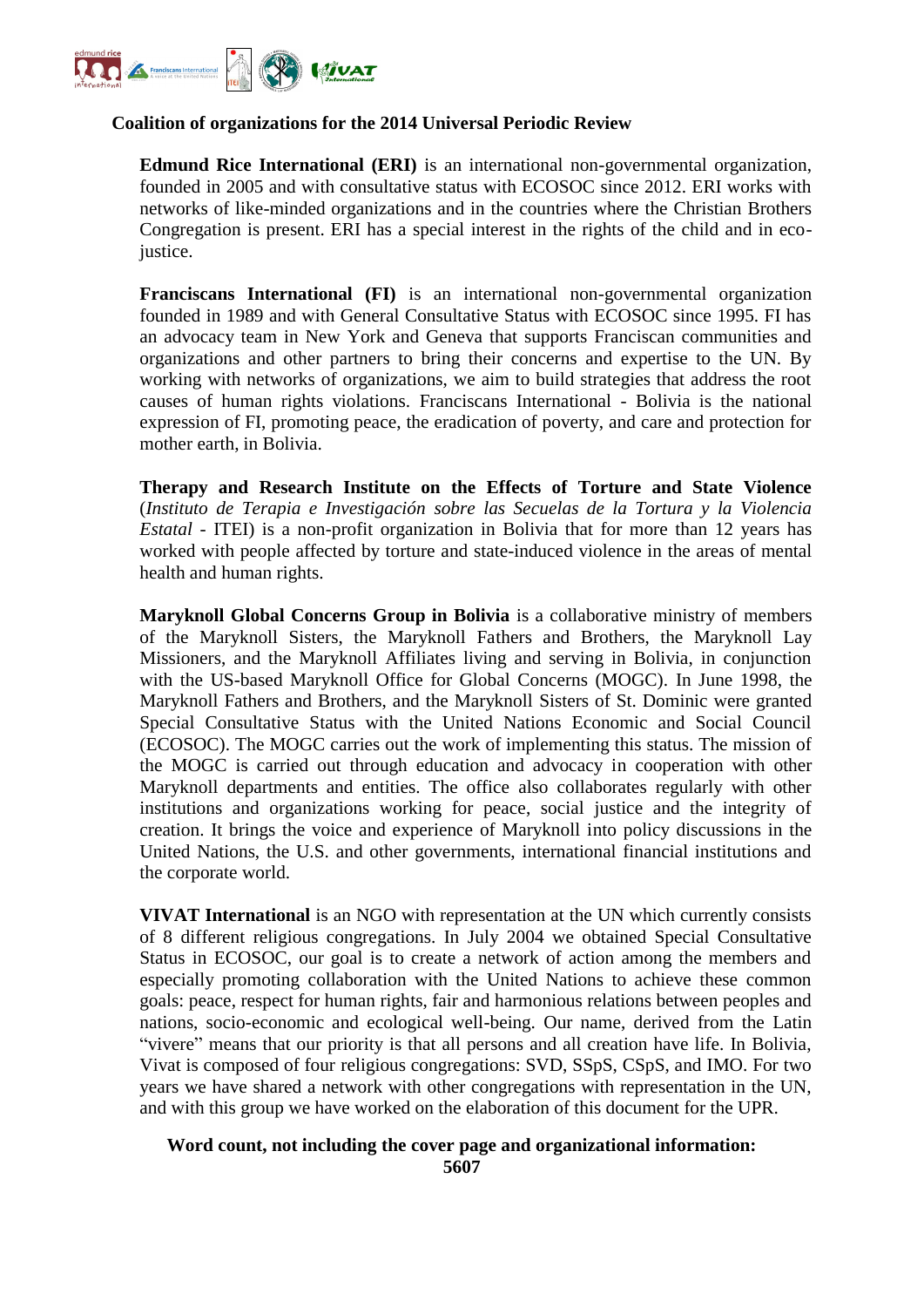

#### *Introduction and Methodology*

- 1. Our organizations respectfully present the following observations and recommendations on the human rights situation in Bolivia to contribute to the UPR working group during its 20th session. This report is focused on measuring the implementation of the recommendations that Bolivia accepted in its first UPR in 2010.
- 2. The observations, analysis and recommendations that are presented in this report are based on the first-hand information that we have collectively gathered based on the ongoing work of our organizations. We supplemented this information with in-depth research and interviews.
- **3. Consultations.** This report has been elaborated based on consultations with different groups of women, with the Union of Children/Adolescent Workers of Cochabamba (UNATSCO), on individual interviews, and on two community forums. For the Forum "Bolivia Youth Today, The Voices of the Youth" (*Bolivia Juventud Hoy, Las Voces de los Jóvenes* - November 8, 2013), we convened youth from 10 schools in the metropolitan zone of Cochabamba to hear and document their opinions and proposals about their experiences with their families, their neighborhoods, and their schools. For the Forum "Bolivia Women Today, The Voices of Women" *(Bolivia Mujer Hoy, Las Voces de las Mujeres –* September 17, 2013) we hosted a dialogue in which 97 people participated. The participants included women from several neighborhoods, NGOs, police and governmental institutions that work with women on issues related to violence and discrimination, representatives of the Ombudsman's Office (*Defensoría del Pueblo*), and religious and lay men and women of the Catholic Church. The objectives of the Forum were to reflect on the situation of violence against women in Bolivia and to formulate proposals that would help to improve the situation of this sector of the population.
- 4. The sample reflects what can be seen every day in the country and confirms what the Ombudsman's Office concluded in its latest human rights report: In Bolivia women and children/adolescents are the most vulnerable sector in terms of human rights. $<sup>1</sup>$ </sup>
- 5. This report focuses on the following issues:
	- (I) Violence against Children and Adolescents;
	- (II) Child Labor and the Right to Education;
	- (III) Right to Health;

.

- (IV) Gender Equality and the Right to Non-discrimination;
- (V) Violence against Women and Access to Justice;
- (VI) Political Violence Against Indigenous (Women);
- (VII) Situation of Women in Detention
- **6.** We hope that presenting this information will contribute to a constructive review of the human rights situation in Bolivia and a Review that responds to the reality of the populations that are most vulnerable to suffer violations of their rights.

<sup>1</sup> Human rights of conscripts, women, children and the most vulnerable in 2013 ". Newspaper Los Tiempos, Section National A3, December 11, 2013. [http://www.lostiempos.com/diario/actualidad/nacional/20131211/ddhh-de-conscriptos-mujeres-y-ninos-los-mas](http://www.lostiempos.com/diario/actualidad/nacional/20131211/ddhh-de-conscriptos-mujeres-y-ninos-los-mas-vulnerados-en_238125_517143.html)[vulnerados-en\\_238125\\_517143.html.](http://www.lostiempos.com/diario/actualidad/nacional/20131211/ddhh-de-conscriptos-mujeres-y-ninos-los-mas-vulnerados-en_238125_517143.html)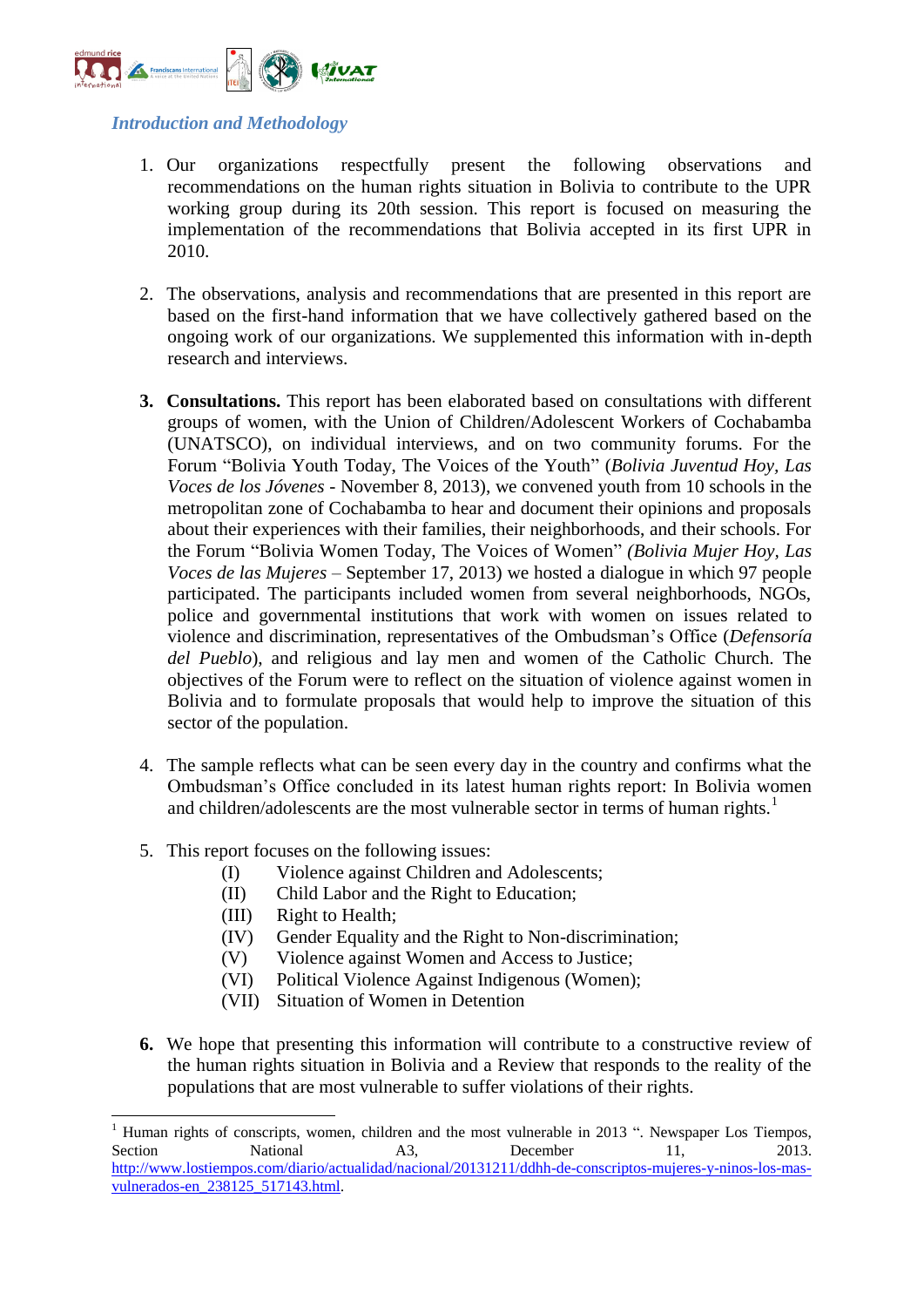

# **I. Violence against Children and Adolescents: Rights to Life and Security**

7. In our consultations on the rights of children and adolescents, violence emerged as one of the priority themes. We will evaluate the response of the State on three fundamental dimensions: violence in homes and schools; the situation of children and adolescents living on the street, and cultural factors that contribute to the incidence of violence.

#### **A. Violence in Homes and Schools**

.

- 8. It was recently found that a total of 83% of children and adolescents in Bolivia suffer some form of physical, psychological or sexual violence in the home or school. $2$  This statistic is consistent with the reality reported by the people consulted for this report. This high rate of such a notorious problem demands a coordinated and concentrated response by the State.
- 9. The municipalities in Bolivia have units of the Child and Adolescence Ombudsmen's Office (Defensorías de la Niñez y Adolescencia) to handle cases of violence or abuse in the family, school, or community. However, we can observe serious deficiencies in the services. Teachers and family members of victims that we consulted<sup>3</sup> reported to have lost confidence in the institution since many cases that had been reported had not reached a resolution. This was assessed to be due to factors such as:
	- the inadequate state of the infrastructure (ombudsmen's office and prosecutor's offices);
	- the lack of privacy during the legal or psychological assistance to victims, overcrowded spaces;
	- the different procedural stages are separate and far apart, which does not allow for victims, especially the poorest, to conclude the case;
	- the constant changes in personnel which contributes to the failure to give continuity and resolution to the cases and also to the lack of clarity as to the handling of the proceedings.<sup>4</sup>
- 10. Another systemic factor that makes it difficult for there to be an adequate response to incidents of violence against children and adolescents is that there are parents that do not report violence in schools. Among these, many think that physical aggression is a good way to educate and discipline children, and others are fearful that their kids will be held back. In this context of a lack of protection and backing, the children prefer to remain silent.

<sup>&</sup>lt;sup>2</sup> Human rights of conscripts, women, children and the most vulnerable in 2013 ". Newspaper Los Tiempos, Section National A3, December 11, 2013. [http://www.lostiempos.com/diario/actualidad/nacional/20131211/ddhh-de-conscriptos-mujeres-y-ninos-los-mas](http://www.lostiempos.com/diario/actualidad/nacional/20131211/ddhh-de-conscriptos-mujeres-y-ninos-los-mas-vulnerados-en_238125_517143.html)[vulnerados-en\\_238125\\_517143.html.](http://www.lostiempos.com/diario/actualidad/nacional/20131211/ddhh-de-conscriptos-mujeres-y-ninos-los-mas-vulnerados-en_238125_517143.html) Also, "thousands more are victims of commercial sexual violence, and trafficking."

<sup>3</sup> Forum "Bolivia Youth Today, The Voices of the Youth" (*Bolivia Juventud Hoy, Las Voces de los Jóvenes)*  Cochabamba, Bolivia. November 8, 2013.

<sup>4</sup> Interview. Franciscans International-Bolivia, with a psychologist, former employee of the Child and Adolescence Ombudsman's Office (Defensoría de la Niñez y Adolescencia) in Cochabamba, December 20, 2013.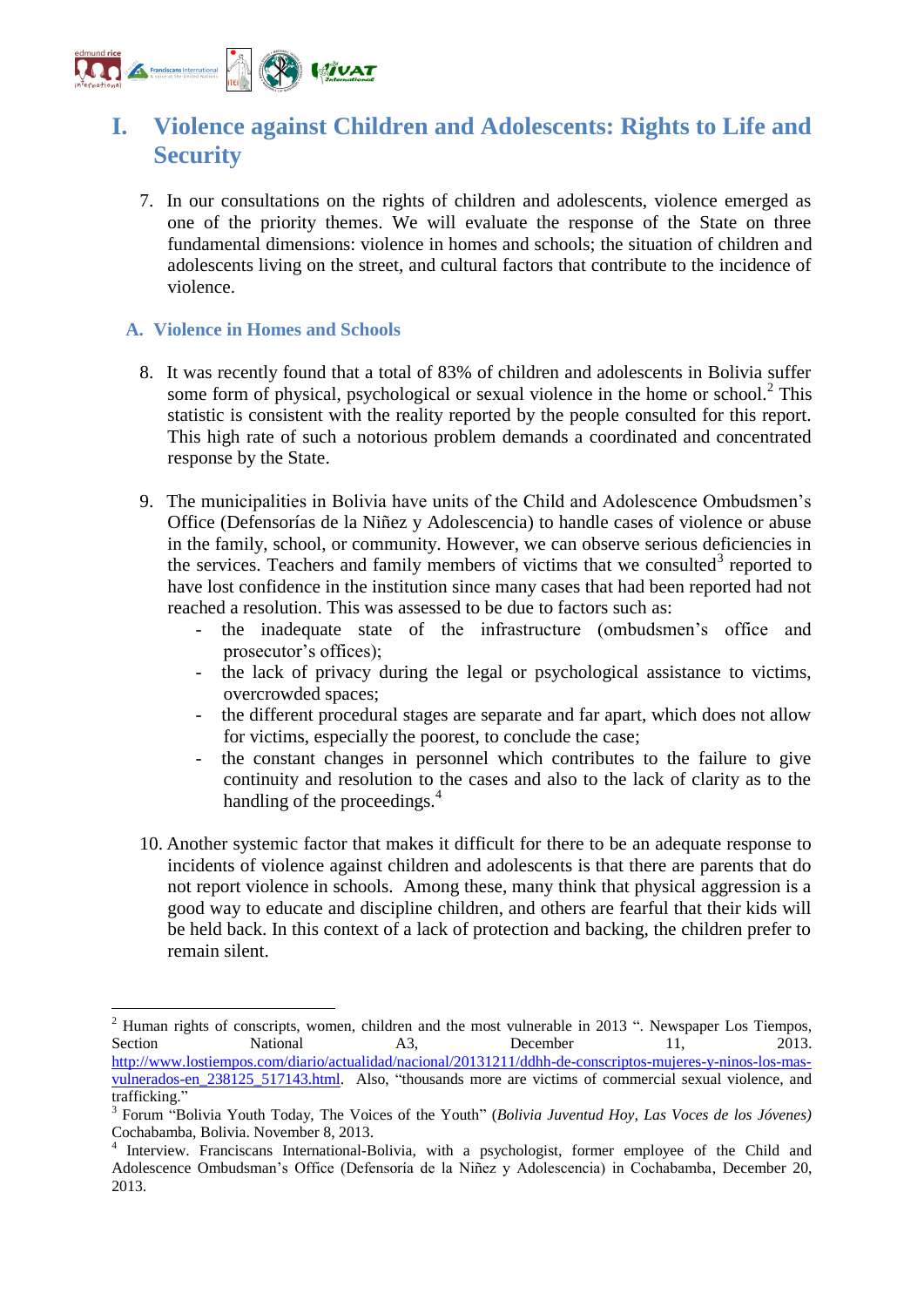

#### **B. Violence against Children and Adolescents living on the Street**

- 11. Illustrative of a national reality, Cochabamba has at least 500 children and adolescents living on the street.<sup>5</sup> We have observed concretely that this situation itself is often the result of domestic and social violence.
- 12. The lack of an action plan regarding how to intervene with the children and adolescents living on the street contributes to the fact that police actions are violent and repressive in their carrying out of public security policies. There are cases of extortion to get the population living on the street to commit crimes. $6$  In these circumstances, the children and adolescents are totally unprotected by the society and institutions that have an obligation to take care of the youth.
- 13. Each department in Bolivia has a Departmental Social Management Service (*Servicio Departamental de Gestión Social* – SEDEGES). However, because of the political nature of this institution, it does not function as it should in assisting and protecting vulnerable sectors of the population, including in this case the children and adolescents living on the street. One factor that we have identified is that there are frequent changes of the public servants, and especially the directors,  $\frac{1}{2}$  which makes it difficult for the institution to offer continuity and seriousness in the services that it offers to this young population.<sup>8</sup>

#### **C. Factors that Contribute to Violence against Children and Adolescents**

- 14. First, in the consultations that we held we have confirmed that there is a vicious circle—with excessive alcohol consumption, intra-familial violence, and depression a cycle from which it is difficult to break free and which has negative consequences for the entire family, and especially those that live in poverty. It is particularly noteworthy that Bolivia is at the top of the list in terms of problematic consumption of alcohol compared to Argentina, Chile, Ecuador, Peru and Uruguay.<sup>9</sup>
- 15. The communities and adolescents consulted say that one of the factors contributing to alcohol abuse among the youth is the depression cause by intra-familial violence.<sup>10</sup> They cite as reasons youth fall into addictions: influence of friends and family, low

 5 "Cochabamba: 500 children live in the streets". By: Katiuska Vasquez. Newspaper, Los Tiempos. July 26, 2011. "The lack of basic services, access to housing, overcrowding, malnutrition and the lack of access to educational services", ranks as the main causes for the breakdown of the family." http://www.lostiempos.com/diario/actualidad/local/20110726/cochabamba-500-menores-viven-en-lascalles\_135185\_275384.html.

<sup>6</sup> *Inhaladores vuelven a las calles y no hay soluciones.* Newspaper, Los Tiempos. Katiuska Vásquez. July 23, 2011. [http://www.lostiempos.com/diario/actualidad/local/20110723/inhaladores-vuelven-a-las-calles-y-no](http://www.lostiempos.com/diario/actualidad/local/20110723/inhaladores-vuelven-a-las-calles-y-no-hay_134873_274589.html)[hay\\_134873\\_274589.html](http://www.lostiempos.com/diario/actualidad/local/20110723/inhaladores-vuelven-a-las-calles-y-no-hay_134873_274589.html) .

<sup>7</sup> The Cochabamba SEDEGES changed directors 6 times in 2012 and 2013.

<sup>8</sup> Summary of *La respuesta institucional del estado a la temática de violencia contra la niñez y adolescencia. Estudio de casos: SEDEGES de La Paz, Cochabamba, Tarija, Santa Cruz y Pando*, by the Unidad de Análisis de Políticas Sociales y Económicas (UDAPE) with the support of UNICEF Bolivia. 2008, P 3. [http://www.unicef.org/bolivia/bol\\_pub\\_sedeges.pdf.](http://www.unicef.org/bolivia/bol_pub_sedeges.pdf)

<sup>9</sup> Survey measuring the ranking of abonormal drinkers of alochol (*la Escala Breve de Bebedor Anormal de Alcohol* - Ebbaa).

<sup>&</sup>lt;sup>10</sup> Forum "Bolivia Youth Today, The Voices of the Youth" (*Bolivia Juventud Hoy, Las Voces de los Jóvenes*) Cochabamba, Bolivia. November 8, 2013.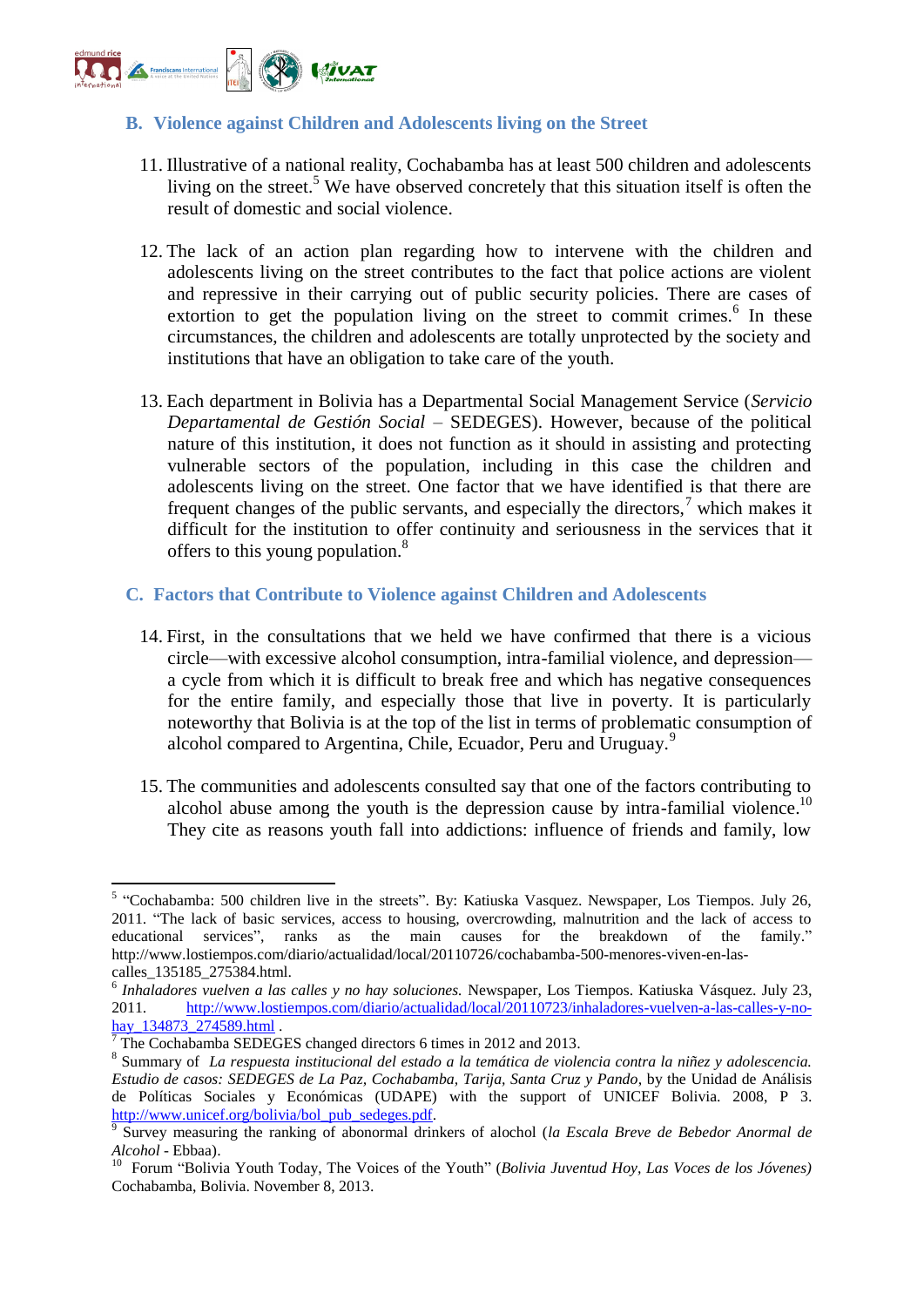

self-esteem and apathy, discrimination, and a lack of healthy alternatives.<sup>11</sup> While we recognize the efforts of municipal governments to control the consumption and sale of alcohol, especially to minors, we believe that this problem must be addressed in a comprehensive way.

16. Second, we highlight the influence of media. In Latin America television and internet are the major industrial channels of communication<sup>12</sup> and they show violent and abusive content that influences the development and behavior of children and adolescents.<sup>13</sup> We note that there is no legal instrument (international or national) that protect the rights of children in this area.<sup>14</sup>

#### **17. We recommend that the Government of Bolivia:**

- **a) Improve the infrastructure and human and financial resources of the Child and Adolescent Ombudsmen's Offices and prosecutors' offices, so that they have interdisciplinary centers in each municipality and province, and that they can guarantee services in urban zones, suburban periphery, and rural areas.**
- **b) Guarantee that each relevant public and private institution has an internal procedure, designed in consultation with children and adolescents as well as their parents, so that everyone knows how to report incidents of violence.**
- **c) Develop a comprehensive plan to attend to the rights of children and adolescents living on the street, which includes an increase in the budgets of the human rights units of the police, and the institutional strength of the SEDEGES.**
- **d) Intensify the efforts to address alcoholism and drug addiction as urgent public health problems.**
- **e) Carry out campaigns with public institutions, civil society, and the media to increase the awareness of the population about preventing and denouncing violence and abuse.**

# **II. Education and Child Labor**

#### **A. The right to education**

18. In 2010, in addition to the multiple recommendations related to the most vulnerable groups, Bolivia accepted 4 recommendations specifically on national policies to secure the right to education for all.<sup>15</sup>

<sup>.</sup> <sup>11</sup> *Id.*

<sup>12</sup> *Por un abordaje transdisciplinario de las violencias con enfoque de género en la sociedad de la información boliviana, Estudio sobre violencia digital en tres municipios de Cochabamba*. J. Eduardo Rojas & Miriam Cristina Rojas. Fundación Redes: La Paz, 2013. P. 92

<sup>&</sup>lt;sup>13</sup> *Id.* P. 4. "The inquiries carried out demonstrate that in Bolivia there is a digital culture that, in addition to reproducing old patterns of undermining human rights (as in the viral transmission of content that is machist, misogynist and racist), is generating a new generation of informational violence and crimes that are detrimental to children, adolescents, women, and the LGBT population (as is the case of pornography, trafficking and exploitation, online commercial sex, cyber-harassment and the many different and creative forms of cybercrime)."

<sup>14</sup> *Id.* P. 77.

<sup>&</sup>lt;sup>15</sup> Report of the Working Group on the Universal Periodic Review - Bolivia (Plurinational State of) 2010. Council Recommendations 13, 25, 68, 71.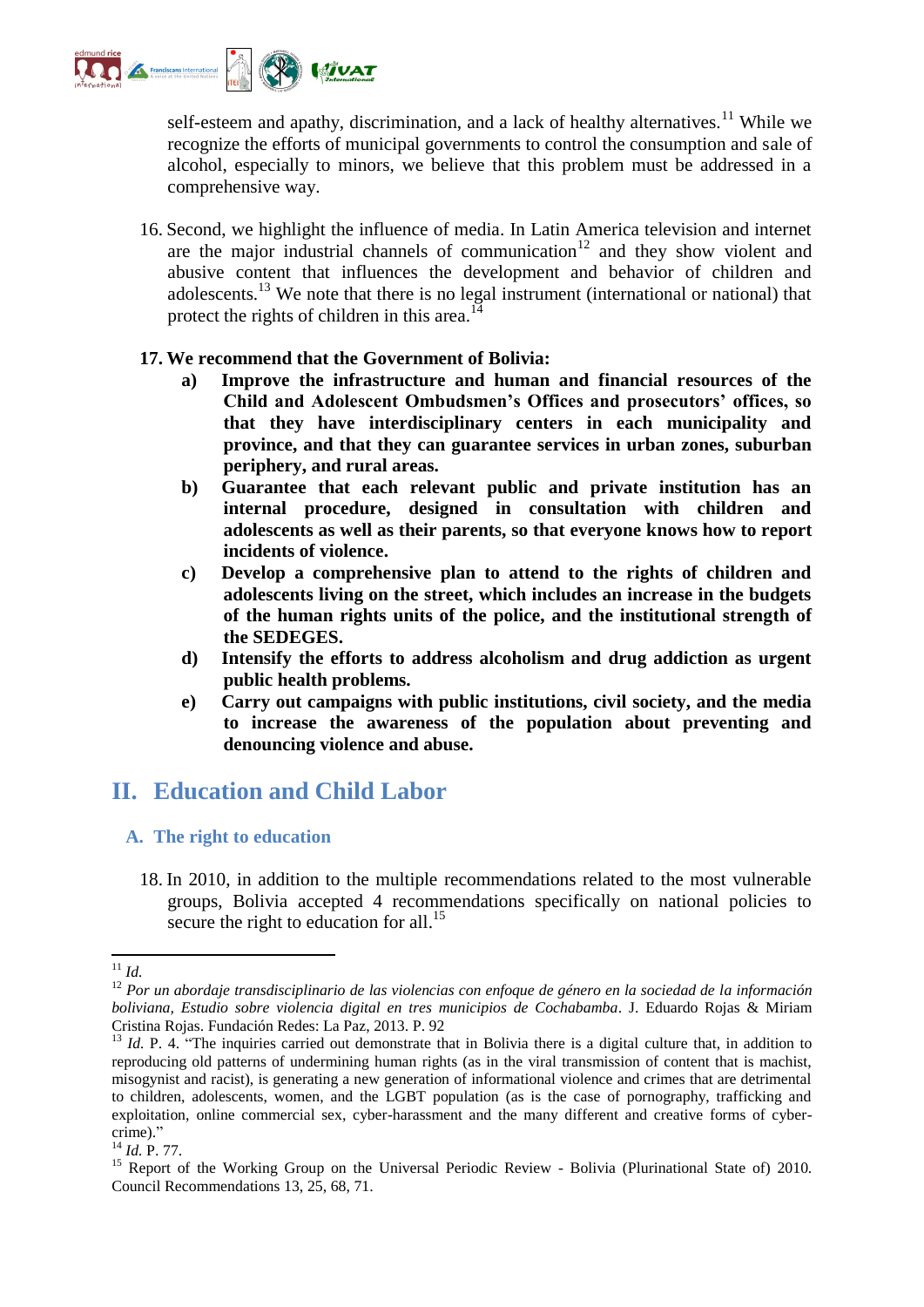

- 19. Since then, the efforts and the Government investment in infrastructure for the sports areas and some schools are very remarkable. We acknowledge the increase in the 2014 budget for the education sector, 13% more than the previous budget.<sup>16</sup> However we are concerned, on the one hand, by the persistent budget problems for salaries and items of teachers in peri-urban and rural areas. This contributes to the practice of charging fees to parents, which makes public education in these sectors not free and therefore is problematic for the very poor. On the other hand, we observe administrative problems in some municipalities for the viability of educational infrastructure in rural and peri-urban areas. Another concern are the notorious shortcomings in the quality of education, for example, we see that there are children who leave primary school without knowing how to reading.
- 20. Progress in the reduction of dropout, which fell to  $2.2\%$ <sup>17</sup> in 2011 are valued, but this data does not reflect all the reality. Net primary school attendance rate is 97% for males and females; and net secondary school attendance rate is 78% for males and 75% for women<sup>18</sup>, which demonstrates a significant defection in young people who should be entering high school.
- 21. Teenagers and teachers consulted about the causes of school drop-outs, mentioned most often:
	- family reasons (violence, disintegration, absence or lack of support from parents),
	- bullying and discrimination,
	- low self-esteem,

.

- drugs and alcohol,
- teenage pregnancies,
- economic problems (having to work to support the family)<sup>19</sup>

#### **22. We recommend to the Government of Bolivia:**

- **a) Increase the budgets for education and human development in all its instances.**
- **b) Give adequate educational infrastructure equitably to peri-urban and rural areas, necessary funding and training for teachers and administrators; thereby respond to the demands of the population in education and strengthen its access without any discrimination to the right to education.**

<sup>&</sup>lt;sup>16</sup>The 2014 General State budget foresees an increase in education of 13% of 14,944 billion in 2013 to 16,835 million in 2014. PGE assigns 14.7% more resources to defense spending.

 $17$  Table with information from the Ministry of Education, and developed by PIEB, "Percentage of abandonment in education 2000-2011."

<sup>&</sup>lt;sup>18</sup> State of the Children in the World 2013. P. 116. By: Fund of the United Nations for Children (UNICEF). May 2013. According to the national census of population and housing in 2012, the rate of school attendance for the population aged 6 to 19 years is 83.63% for men and 83.45% for women. National Institute of Statistics.

See Study of the magnitude and characteristics of child labor in Bolivia published the 2009 by the National Institute of Statistics (INE), there are 848,000 adolescents working in Bolivia. World day against child labor:<br>NO to child labor in domestic work." UNICEF. La Paz. June 12. 2013. NO to child labor in domestic work." UNICEF, La Paz, June 12, 2013. [http://www.unicef.org/bolivia/proteccion\\_25588.htm.](http://www.unicef.org/bolivia/proteccion_25588.htm) The Report of the Forum "Bolivia Youth Today, The Voices of the Youth" (*Bolivia Juventud Hoy, Las Voces de los Jóvenes*) Cochabamba, Bolivia. November 8, 2013 confirms that the situation has not improved significantly.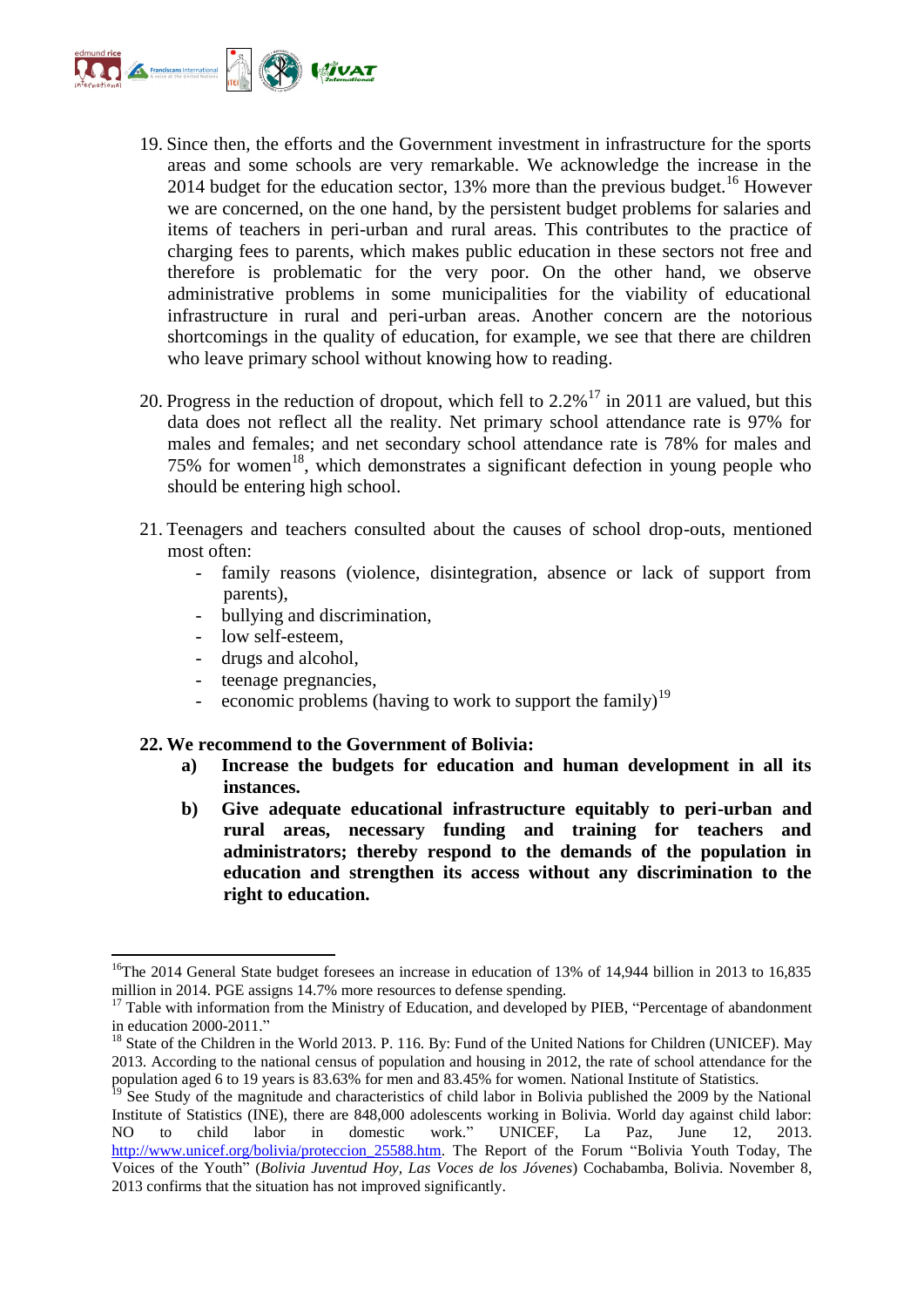

- **c) Promote the establishment of, and/or strengthen the departments of student welfare in all schools, made up of trained professionals (psychologists, social workers, health personnel and teachers) that address psycho-social problems of the families in a holistic manner.**
- **d) Promote alternatives for industrial and technical education for adolescents over 14 years old, facilitating their access to dignified work with supervision.**

#### **B. Child Labor**

- 23. Several countries emphasized in the recommendations of the UPR of Bolivia in 2010, the theme of child labor and forced labor,  $20$  but there lacks greater efforts to mitigate this problem.
- 24. All the international declarations of human rights on childhood and adolescence coincide in the best interests of the child. However the precarious economic situation and the environment, do not allow an adequate access to even the most basic rights to health and free education.
- 25. In the Plurinational State of Bolivia there are 848.000 boys, girls and adolescents who work.<sup>21</sup> "The informal economy is gaining ground at the expense of the rights of persons, of the common good, of institutions." <sup>22</sup> ¨It confirms that the main causative factor in child and adolescent labor in Bolivia is poverty, and as poverty worsens the conditions that make child labor increase will continue to regenerate.<sup> $23$ </sup>
- 26. The new national regulation on children and adolescents<sup>24</sup> has not taken into account the requests of the sector of children and adolescents who work, even though their organizations requested it. Article 126 of the Code on Children and Adolescents; "set as the minimum 14 years of age to work",<sup>25</sup> and ignores the rest under 14 years of age. There is no protection for this age group much less those in at-risk situations and in dangerous work. This lack of dialogue has generated violent clashes between the security forces and organizations of children and adolescents and put on hold their claims.<sup>26</sup>

 $20$  Report of the Working Group on the Universal Periodic Review - Bolivia (Plurinational State of) 2010. Council Recommendations 36; 37; 38.

 $21$  Magnitude and characteristics of child labor in Bolivia study published the 2009 by the National Institute of statistics (INE), 848,000 adolescents working in Bolivia. 12 June 2013 - world day against child labor: NO to child labour in domestic work. UNICEF, La Paz, June 12, 2013, [http://www.unicef.org/bolivia/proteccion\\_25588.htm.](http://www.unicef.org/bolivia/proteccion_25588.htm)

 $\frac{22}{2}$  The Informal economy. Newspaper Opinion. By: Jaime Guzmán H. November 23, 2012.

<sup>&</sup>lt;sup>23</sup> Children and adolescent workers in Cochabamba, Bolivia, part III. By: Chair Ibero-American of prevention of occupational hazards, Social dialogue, industrial relations and Social security of the University of Germany. December 13, 2011. P. 619. [http://www.oiss.org/estrategia/spip.php?rubrique55&debut\\_page=0&orden=Alfab%C3%A9tico&mostrarseccio](http://www.oiss.org/estrategia/spip.php?rubrique55&debut_page=0&orden=Alfab%C3%A9tico&mostrarseccion=N) [n=N](http://www.oiss.org/estrategia/spip.php?rubrique55&debut_page=0&orden=Alfab%C3%A9tico&mostrarseccion=N)

 $\frac{24}{24}$  Code on Children and Adolescents - Bolivia 2013. Approved in December 2013.

<sup>25</sup> *Id*.

<sup>&</sup>lt;sup>26</sup> Child workers reject new code and are gassed. Result of the gassing: one child fainted and one was injured. The PRENSA newspaper. PAG. A-11. December 19, 2013.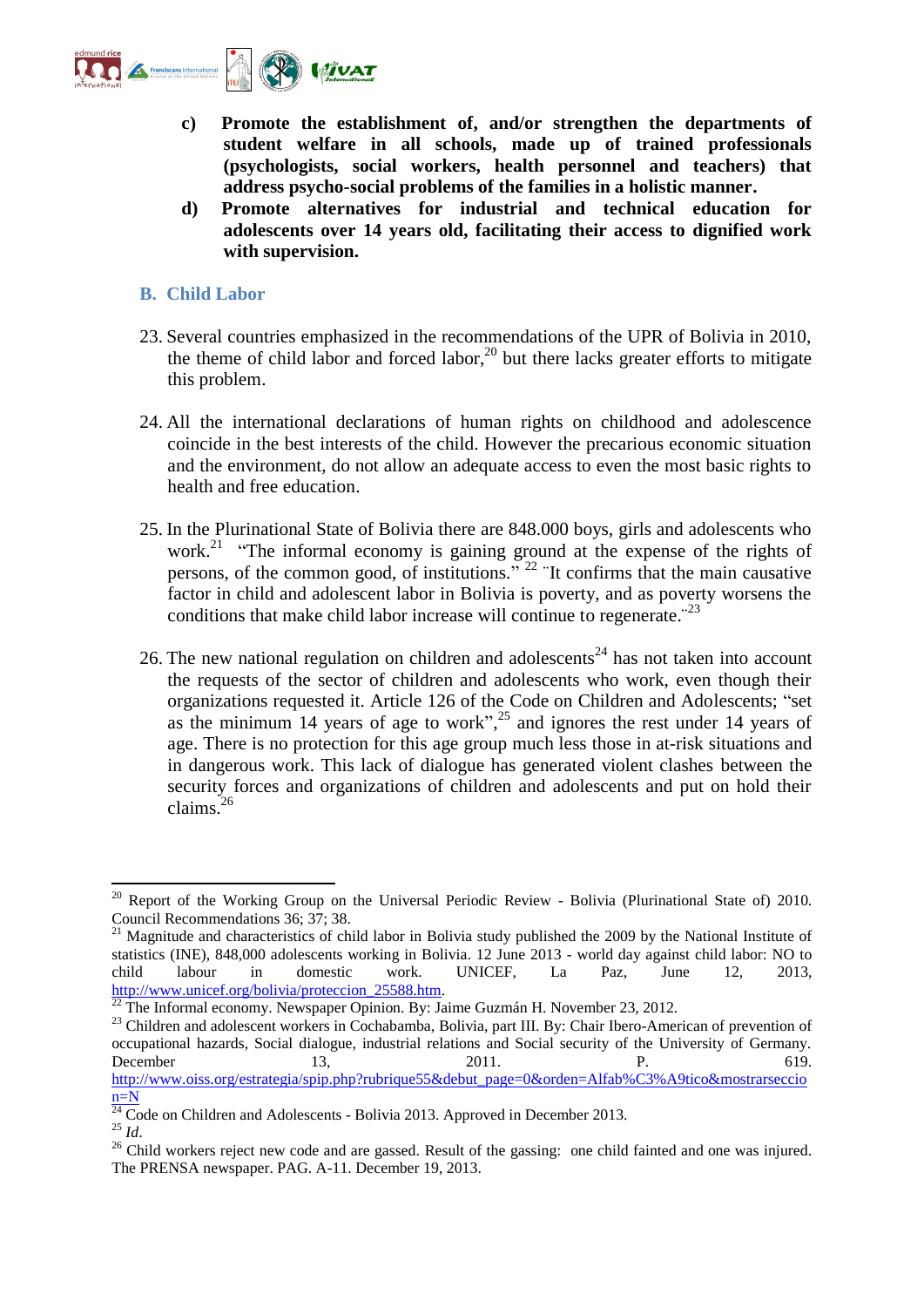

27. One of the representatives of the Union of Child Workers of Cochabamba (UNATSCO) says: "They tell us that we have to study, play, and be in good health, but thanks to our work we can play, be in good health and (have an) education (because we) buy our uniforms and books. Our need calls us to go to work (and we do not do it for pleasure), there is also no work for our parents, there are so many unemployed people in Bolivia".<sup>27</sup> A study of the Universidad Mayor de San Andrés shows that 62% of working girls, boys and adolescents would like to stop working and just study if the family reality were different and if they had the support of the authorities.<sup>28</sup>

#### **28. We recommend that the Government of Bolivia:**

- **a) Protect the adolescents and children under 14 years of age who are working and are obliged to work, through implementation of real and effective policies that consider their family reality, taking into account article 27 (3) of the Convention on the Rights of the Child.**
- **b) Promote and generate public policies for the generation of formal employment with fair wages and rights that can give low-income and vulnerable families access to a full life within the Buen Vivir, proposed by Government of President Evo Morales.**
- **c) Develop and implement programs to eradicate the worst forms of child labor: mining of rivers, mining in tunnels, brick factories, the sugarcane harvest, and high-risk areas.**

# **III. Right to Health - Equality and non-discrimination, quality and access, water and nutrition**

- 29. In the last UPR, Bolivia accepted recommendations to improve access to healthcare services, with a particular focus on the needs of boys, girls, adolescents, and women, and the rural population.<sup>29</sup> The Constitution guarantees that  $\overline{P}$  The sole system for healthcare shall be a universal system that is free, equal, intercultural, and participatory, with quality care, and social control<sup>".30</sup> However, we've observed important differences in quality and access, based on factors such as – socioeconomic class, age, gender and ethnicity.
- 30. We value the efforts by the government to respond to the healthcare needs of children under the age of five, and their mothers, with the Universal System for Mothers and Infants (SUMI), as well as the subsidy ¨Juana Azurduy¨ (for pregnant women and children under the age of two). However, we are concerned about the lack of effective coverage provided by the national healthcare system, as well as the quality of the care it offers. $31$  The women we spoke with, highlighted frequent

 $27$  Police gas children and cause outrage among citizens, http://www.erbol.com.bo/noticia/genero/; December 18, 2013.

 $^{28}$  Working children are studying at night. Los Tiempos newspaper. La Paz. ERBOL. December 8, 2013.

<sup>&</sup>lt;sup>29</sup> We especially emphasize: "the needs of the most vulnerable groups in various fields, in particular education, health and housing". Report of the Working Group on the Universal Periodic Review - Bolivia (Plurinational State of) 2010. Recommendations 13; 68.

<sup>&</sup>lt;sup>30</sup> Bolivia National Constitution, chapter II, article 18, no. 3.

<sup>31</sup> *Id*. Second chapter, fundamental rights. Article 18.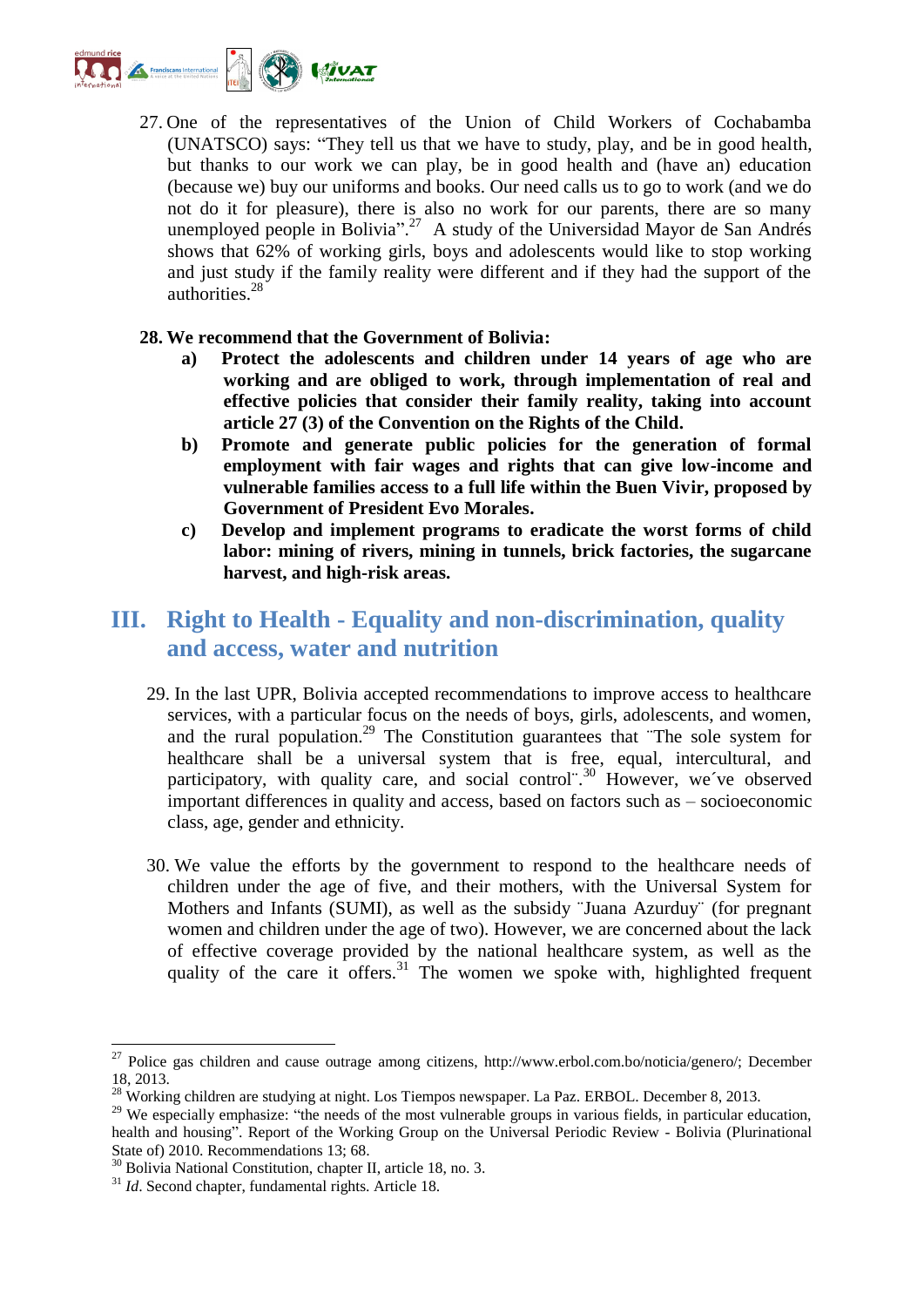

mistreatment by healthcare professionals, and the lack of specialists, adequate medicine, and medical equipment to properly diagnosis and treat their illnesses.<sup>32</sup>

- 31. It is also necessary to supplement their healthcare coverage since cost-free medical insurance does not cover boys, girls and adolescents over the age of five. One of the students we consulted with, recommends the following - ¨Free health insurance for children, from conception until the age of 18, because they could get sick at any time<sup>".33</sup> With insufficient budgets and financing to provide this type of coverage, the vast majority of the population between the ages of 5 and 59, have no comprehensive, cost-free options available to them.
- 32. The existing health coverage is poor in cases of preventable infections, chronic malnutrition and recurrent diseases.<sup>34</sup> There are not enough health facilities, especially secondary hospitals, and there are not enough health professionals (the national average is  $6.5$  doctors per  $10,000$  population<sup>35</sup>); and tertiary hospitals are overcrowded. The absence of good management of finances and human resources in the health system, often leads to lack of attention for the child population over five 5 years of age.<sup>36</sup> Regarding this issue, a teenager who was consulted asked for "Better" health services for all human beings without considering their economic status.<sup>37</sup>
- 33. While the new model of health care management, Salud Familiar Comunitario Intercultural (SAFCI)<sup>38</sup> seeks to be more inclusive in management and care, yet it has features of the biomedical approach which excludes the different languages and knowledge of rural and indigenous population, and therefore cuts off full access to health<sup>39</sup>. For example, one sees women who do not speak Spanish, rather Quechua, and when they seek information about the SUMI for their child and the staff tells them to check the website, which is not feasible nor an equitable reply.
- 34. Ensuring the right to water and food is fundamental to meeting the obligations of the State in terms of health. A sample taken in the metropolitan area of Cochabamba showed that there is high water pollution; they found that the water from 22 of 23 wells in the south of Cochabamba (the area where the poorest of the city live) were contaminated with pesticides, coliforms, fecal coliforms and heavy metals such as lead and mercury, which have had serious health consequences such as malnutrition,

<sup>32</sup> Synthesis of the proposals of the Forum: *Bolivian Women of Today, the Voices of Women*. September 17, 2013

<sup>33</sup> Forum "Bolivia Youth Today, The Voices of the Youth" (*Bolivia Juventud Hoy, Las Voces de los Jóvenes)*  Cochabamba, Bolivia. November 8, 2013.

<sup>&</sup>lt;sup>34</sup> The exercise of Human Rights in the Construction of the Plurinational State. Report of the Ombudsman (*Defensor del Pueblo*), Management 2012.

 $35$  Compared to an average of 17 doctors per 10,000 inhabitants in Brazil, and 67 doctors per 10,000 inhabitants in Cuba. Seminar "La Política y el Sistema Nacional de Salud en Bolivia". Organized by the Inter-institutional Human Rights Commission-Cochabamba. July 27, 2012.

<sup>&</sup>lt;sup>36</sup> Interview with a doctor from the Association of NGOs that work with health. Franciscans International – Bolivia. March 13, 2014.

<sup>37</sup> Forum "Bolivia Youth Today, The Voices of the Youth" (*Bolivia Juventud Hoy, Las Voces de los Jóvenes)*  Cochabamba, Bolivia. November 8, 2013.

<sup>&</sup>lt;sup>38</sup> Translated as "Family, Community and Intercultural Health."

<sup>&</sup>lt;sup>39</sup> "Dos décadas de experiencia en salud comunitaria". Inclusive Comprehensive Health, a project of Medicus Mundi Navarra. [http://www.saludintegralincluyente.com/previos/safci-bolivia.html#sthash.9InBilif.dpuf.](http://www.saludintegralincluyente.com/previos/safci-bolivia.html#sthash.9InBilif.dpuf)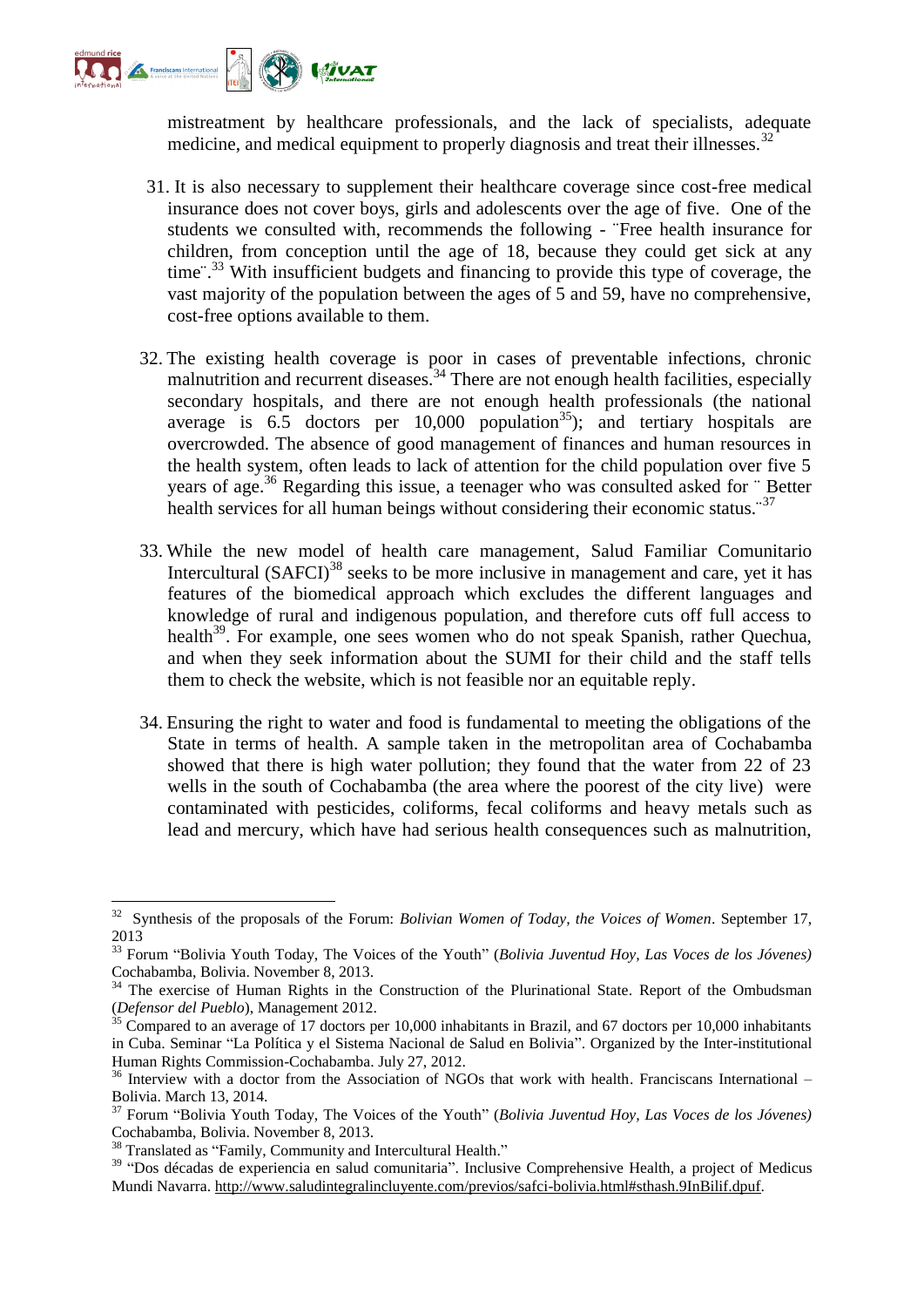

.

headaches, bad deliveries and abortions<sup>40</sup>. Another challenge, apart from water quality is availability and service. In consultation with high school students about their human rights, one wrote, "Health: the right to water, which we all should have access to at all times, though many do not.<sup>"41</sup>

35. The concerns and recommendations of students echo the findings of the Special Rapporteur on racism, after his visit to the country:

> "…It is estimated that 80% of the indigenous population lacked health services in their community and, where they existed, the equipment was very old and poor. **The demand for health care has increased greatly in indigenous territories due to the considerable environmental pollution, lack of access to water and increasing exposure to toxic substances as a result of the exploitation of natural resources**." 42

**36. We recommend that the Government of Bolivia:**

- **a) Extend free health insurance to all children, from five to eighteen years of age.**
- **b) Increase the national health budget to comply with the provisions of the Constitution and health policies (SAFCI).**
- **c) Convoke a dialogue and national commitment by restructuring the health care system, and make it a priority by holding a national health summit with all sectors of the population.**
- **d) Construct and equip secondary hospitals, expand their coverage to make them more accessible to the population; provide and improve the primary and tertiary health care facilities.**
- e) **Develop educational programs for schools which include quality attention and training in preventative health care, sexual and reproductive health, quality psychological support, and health rights, particularly in rural and suburban areas.**
- **f) Ensure free access to health care for women in all stages of life.**
- **g) Establish as a priority the guarantee of the right to drinking water and sanitation systems.**
- **h) Promote food production without agro-chemicals, through programs (training and credit for small farmers ) who support organic production.**

### **IV. Gender equity and the right to non-discrimination**

37. Gender discrimination was an important theme in the first UPR of Bolivia, with a number of recommendations urging action to remedy this inequality in the enjoyment

<sup>40</sup> "Municipios sin alcantarillado agravan la contaminación." In *Los Tiempos*. by Katiuska Vásquez. July 14, 2013.

<sup>&</sup>lt;sup>41</sup> Forum "Bolivia Youth Today, The Voices of the Youth" (*Bolivia Juventud Hoy, Las Voces de los Jóvenes*) Cochabamba, Bolivia. November 8, 2013.

<sup>42</sup> HRC, *Report of the Special Rapporteur on contemporary forms of racism, racial discrimination, xenophobia and related intolerance, Mutuma Ruteere: Plurinational State of Bolivia*, UN doc. A/HRC/23/56/Add.1 (April 19, 2013), para. 39.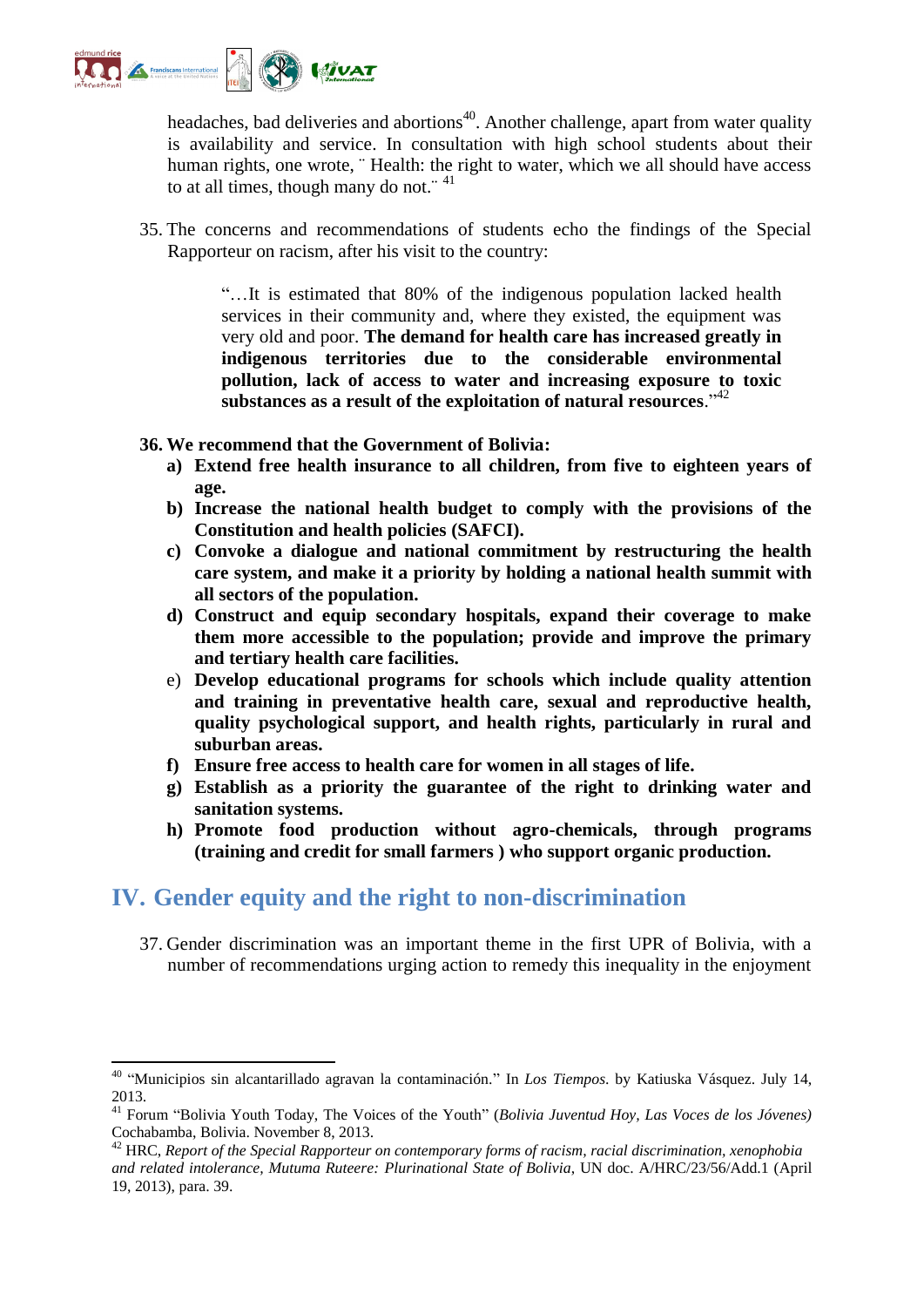

of human rights<sup>43</sup>. In the consultations for the preparation of this report, discrimination and gender inequality remained a priority topic.

- 38. The government has said that "equality of opportunity is recognized within the framework of the Constitution and has been mainstreamed into public national policy." 44 . However, we found that there are still gaps in access to rights, particularly in health and education because of low public investment in these areas and an administrative deficiency of these resources<sup>45</sup>. We recognize achievements in education policy through the national literacy plan "Yo sí puedo",<sup>46</sup> however, we find that in suburban areas with an incidence of rural migration, there are many illiterate women, particularly over 25 years of age.
- 39. We also note inequality in working conditions<sup>47</sup>. The women consulted speak of abuse they receive in the workplace, and the unfair wage remuneration, as well as the declining job opportunities for women over 30, which shows a double discrimination, of gender and of age<sup>48</sup>, revealing a non-fulfillment of recommendations 24 and 25 of the UPR  $2010^{49}$ .
- 40. Analyzing the national budget for 2014, our attention is drawn to the marked difference in the percentages of total investment between the Health and Safety sector  $(4.05\%)$ , Education and Culture  $(6.69\%)$  and Transport  $(30.86\%)$ <sup>50</sup>. We are concerned that there is not more investment in human development, to ensure the vulnerable population can enjoy their human rights, which is largely made up of women and children; this shows that recommendations 13 and 14 of the UPR 2010 have not been complied with. $51$ .

#### **41. We recommend that the Government of Bolivia:**

- **a) Develop more opportunities for decent work for women, including access to credit.**
- **b) Introduce gender issues in curriculum and teacher training as a transversal central component and dismantle the ¨machismo¨ existing in the education system.**
- **c) Conduct public campaigns to sensitize the community on issues of gender equality, sexual education, human rights, and violence.**
- **d) Require a larger budget for gender issues and ensure their expenditure in projects that meet the needs of this sector.**

<sup>46</sup> "Yes, I can" See recommendation 71 of UPR for Bolivia 2010.

<sup>&</sup>lt;sup>43</sup> Report of the Working Group on the Universal Periodic Review - Bolivia (Plurinational State of). Council Recommendations 4; 5; 20; 22; 24; 25.

<sup>44</sup> Report of the Working Group on the Universal Periodic Review - Bolivia (Plurinational State of). Council Recommendations: 5. 24. 25.

<sup>45</sup> *Análisis del Presupuesto General del Estado 2013, Reporte de coyuntura No. 18*. Fundación Jubileo. January 2013. Public Investment 2013: Health and Social Security: 3.8%; Education and Culture 6.1%.

<sup>47</sup> Bolivia's constitution, Capítulo Segundo, Principios, Valores Y Fines Del Estado. #5.

<sup>48</sup> Forum "Bolivia Women Today, The Voices of Women" *(Bolivia Mujer Hoy, Las Voces de las Mujeres). Cochabamba, Bolivia.* September 17, 2013.

<sup>49</sup> Report of the Working Group on the Universal Periodic Review - Bolivia (Plurinational State of) 2010. Council Recommendations 24; 25.

<sup>50</sup> *Proyecto Presupuesto General del Estado 2014,* La Paz, November 2013

<sup>&</sup>lt;sup>51</sup> Report of the Working Group on the Universal Periodic Review - Bolivia (Plurinational State of) 2010. Council Recommendations 13; 14.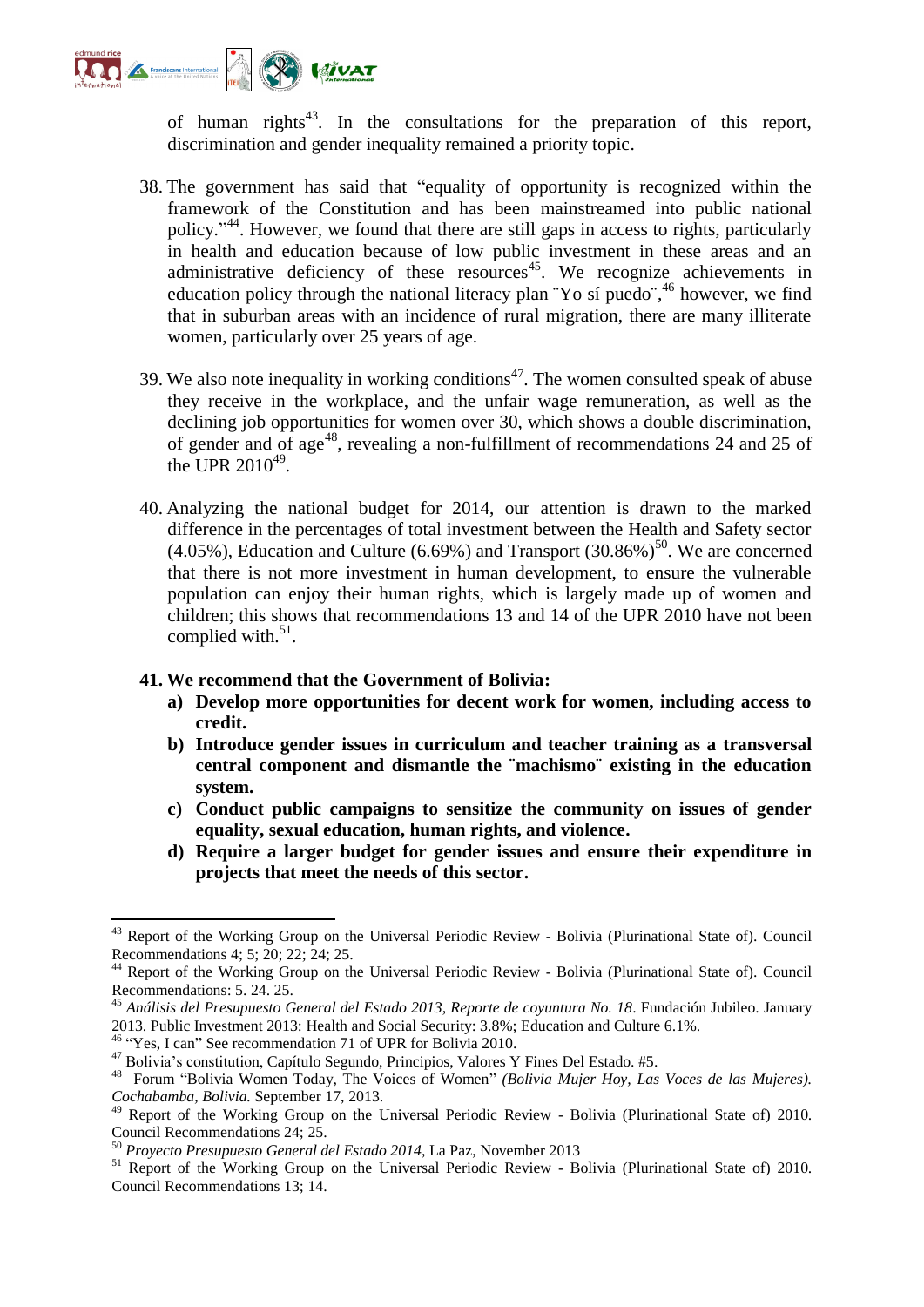

## **V. Violence against women and Access to justice**

- 42. Several past UPR recommendations urged the government to intensify its efforts to prevent violence against women<sup>52</sup>, and while there has been progress with the enactment of law  $348^{53}$ , it has not been regulated to date. There is urgency in its application, as violence continues and in greater proportions<sup>54</sup>; there is a need to disburse the economic resources that enable the implementation of the law, for example, create Centers of Attention and shelters across the country for women at risk or who have been victims of violence<sup>55</sup>.
- 43. Some figures from the local reality affirm the question; in Cochabamba, of 100 women surveyed, 67.6% say they have experienced some form of abuse or violence, with an emphasis in psychological violence  $(46.6\%)^{56}$ . During 2013 there were over 79,000 complaints of violence against women throughout the country<sup>57</sup>. This shows us that violence against women has not been reduced nor are there treatment strategies for offenders. Filing a complaint is the decision not to tolerate violence anymore, but the lack of the law's implementation means that the denouncement does not guarantee overcoming the situation of violence.
- 44. We are pleased to see the State´s efforts in the area of justice, but at present we see that they have not overcome many of the limitations: the delays in the investigation and prosecution by the police, judges and prosecutors; lack of skilled professionals; the high level of impunity in issues of abuse and violence against women (80% of the cases of sexual violence against women go unpunished)<sup>58</sup>; low budgets to provide police units for suburban and rural areas, that have permanent presence and adequate preparation in Human Rights.
- 45. Most women surveyed say the procedures in public institutions (Servicio Legal Integral Municipal (SLIM); Fuerza Especial de Lucha Contra la Violencia  $(FELCV)^{59}$  are inadequate due to: slowness, lack of follow-up, and inadequate

<sup>&</sup>lt;sup>52</sup> Report of the Working Group on the Universal Periodic Review - Bolivia (Plurinational State of) 2010. Council Recommendations 30; 31.

 $53$  Law N° 348 "to guarantee women a life free from violence", February 27, 2013.

<sup>54</sup> See also, CAT, Convention against Torture and Other Cruel, Inhuman or Degrading Treatment or Punishment, *Concluding observations on the second periodic report of the Plurinational State of Bolivia*, UN doc. CAT/C/BOL/CO/2 (June 14, 2013), para. 15.

<sup>&</sup>lt;sup>55</sup> Human Rights Committee, Concluding Observations: Bolivia, UN doc. CCPR/C/BOL/CO/3 (Dec. 6, 2013), para. 10. ("el Comité toma nota de los informes que indican que el marco normativo todavía no está dotado de los recursos para su implementación. El Comité lamenta, asimismo, el número limitado de centros de acogida (arts. 3 y 7)" (English translation not yet availabe).

<sup>&</sup>lt;sup>56</sup> Consultation with 12 groups of women in Cochabamba. On file with Franciscans International – Bolivia, 2013.

<sup>57</sup> The "*Centro de Información y Desarrollo de la Mujer*" indicates that as of October 2013 the following numbers of reports have been filed: in the FE:CV there were 13,000 registered case of violence again women in addition to 139 women assasinated of the which 89 were feminicides, and 50 from general insecurity. See *Los Tiempos*, Sección Nacional A3, December 11, 2013.

<sup>58</sup> According to UN-Women, UNFPA, and Unicef. *El 80% de casos de violencia sexual hacia mujeres en Bolivia queda impune.* Página Siete Newspaper. March 6, 2014 [http://www.paginasiete.bo/sociedad/2014/3/6/casos-violencia-sexual-hacia-mujeres-bolivia-queda-impune-](http://www.paginasiete.bo/sociedad/2014/3/6/casos-violencia-sexual-hacia-mujeres-bolivia-queda-impune-15566.html)[15566.html](http://www.paginasiete.bo/sociedad/2014/3/6/casos-violencia-sexual-hacia-mujeres-bolivia-queda-impune-15566.html)

<sup>&</sup>lt;sup>59</sup> "Comprehensive Municipal Legal Services" and "Task Force to Combat Violence", which before was known as the Family Protection Brigade.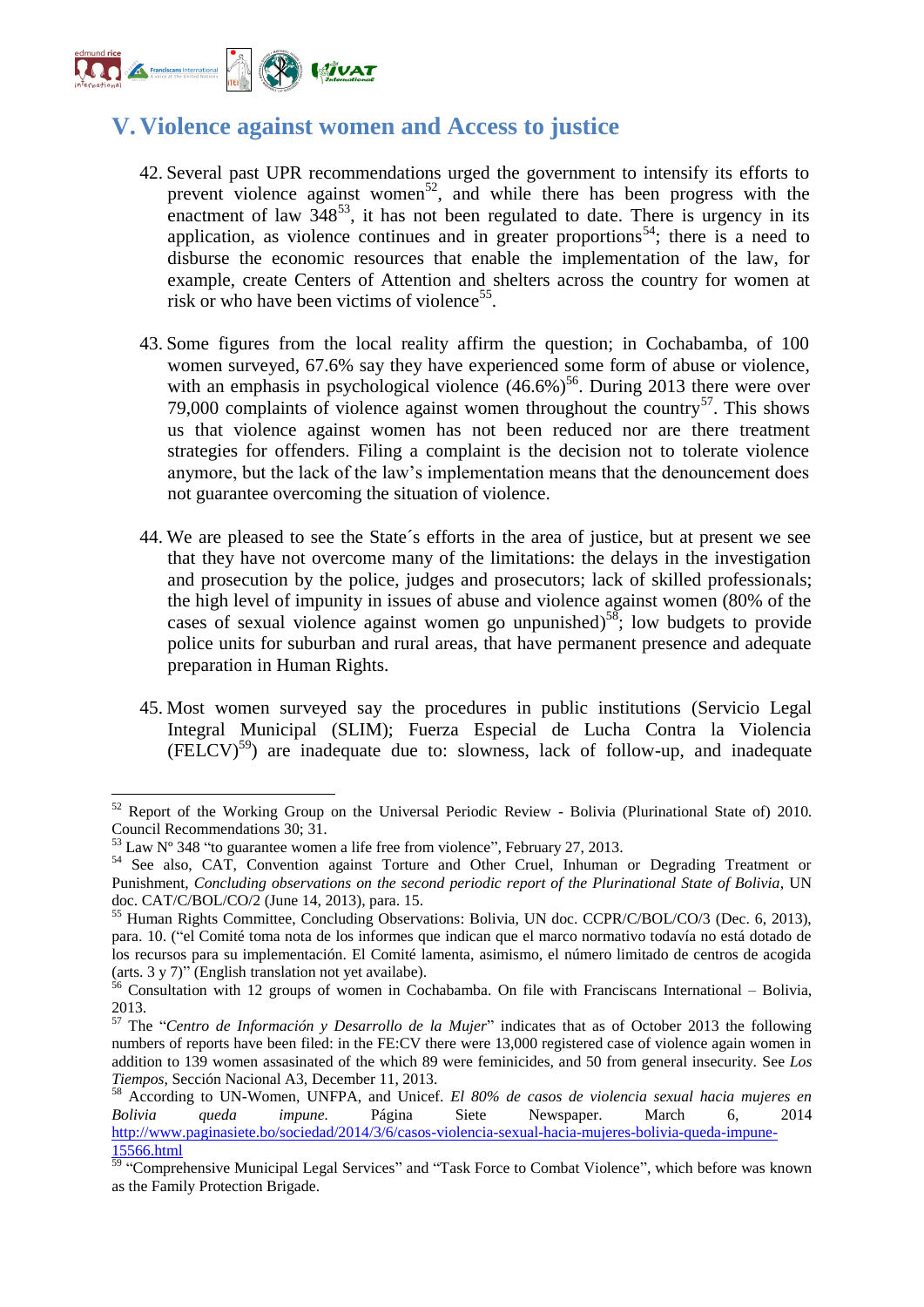

investigation of cases for referral between agencies. We notice a lack of knowledge in the exercise of the rights of women. In the same vein, it is important to remember that many cases go unreported due to lack of confidence in the judicial system and the limited protection it offers to victims.

#### **46. We recommend that the Government of Bolivia:**

- **a) Regulate and implement law 348 Comprehensive Law Guaranteeing Women a Life Free from Violence, according to the recent recommendations of the Human Rights Committee<sup>60</sup> and the Committee against Torture<sup>61</sup> .**
- **b) Take effective measures to provide a protocol with greater assistance to victims in the formulation and presentation of denouncements, and ensure access to shelters.**
- **c) Conduct training and awareness on gender violence for both judicial officers and workers in the public sector who have direct contact with victims, as well as for the public in general.**

## **VI. Political Violence against indigenous (women)**

- 47. The Constitution guarantees a wide range of collective and individual rights of indigenous peoples and nations, the afro-bolivianos, and the native indigenous peasants, including rights of participation and of consultation on projects affecting their rights. However, we see that between 2010-2014, the State has not always respected the recommendations 22 and 76 of the UPR 2010, regarding discrimination of indigenous women and children, and consolidation of the rights of indigenous peoples with the guarantee to participate and be consulted $62$ .
- 48. We are concerned by the political harassment endured by leaders of indigenous peoples, and in general women who hold public or political office, in particular women engaged in defending natural resources, in opposition to certain government decisions that threaten the rights of mother earth. The landmark case was the 8th march of indigenous peoples for the protection of TIPNIS (Isiboro Sécure National Park and Indigenous Territory), which was violently repressed by police in Chaparina, September  $25$ ,  $2011^{63}$ . This repression remains unpunished<sup>64</sup>. Interestingly when

<sup>60</sup> "El Estado debe incrementar sus esfuerzos para prevenir y combatir todas las formas de violencia de género, asegurando la aplicación efectiva del marco legislativo en vigor en todos los niveles del Estado y dotándolo de los recursos necesarios para su cumplimento. El Estado debe investigar de manera pronta y efectiva los hechos de violencia contra la mujer, enjuiciando e imponiendo sanciones apropiadas. Asimismo, el Estado debe acelerar la actualización de datos del Sistema de Información de Violencia Intrafamiliar, con el fin de poder tomar medidas adecuadas en la materia. El Estado debe además hacer efectivo el derecho de las víctimas a una reparación que incluya una adecuada y justa compensación, así como a mecanismos de protección, incrementando el número de centros de acogida, sobre todo a nivel municipal." Human Rights Committee, Concluding Observations: Bolivia, UN doc. CCPR/C/BOL/CO/3 (Dec. 6, 2013), para. 10. (English translation not yet available).

<sup>&</sup>lt;sup>61</sup> CAT, Convention against Torture and Other Cruel, Inhuman or Degrading Treatment or Punishment, *Concluding observations on the second periodic report of the Plurinational State of Bolivia*, UN doc. CAT/C/BOL/CO/2 (June 14, 2013), para. 15.

<sup>&</sup>lt;sup>62</sup> Report of the Working Group on the Universal Periodic Review - Bolivia (Plurinational State of) 2010. Council Recommendations 22; 76.

<sup>63</sup> Human Rights Committee, Concluding Observations: Bolivia, UN doc. CCPR/C/BOL/CO/3 (Dec. 6, 2013), para. 15 ("El Comité reitera su recomendación previa y observa con preocupación los informes que denuncian el uso excesivo de la fuerza por miembros de las fuerzas del orden en el marco de protestas sociales, como ocurrió en Chaparina durante la VII Marcha Indígena en 2011".) (English translation not yet available).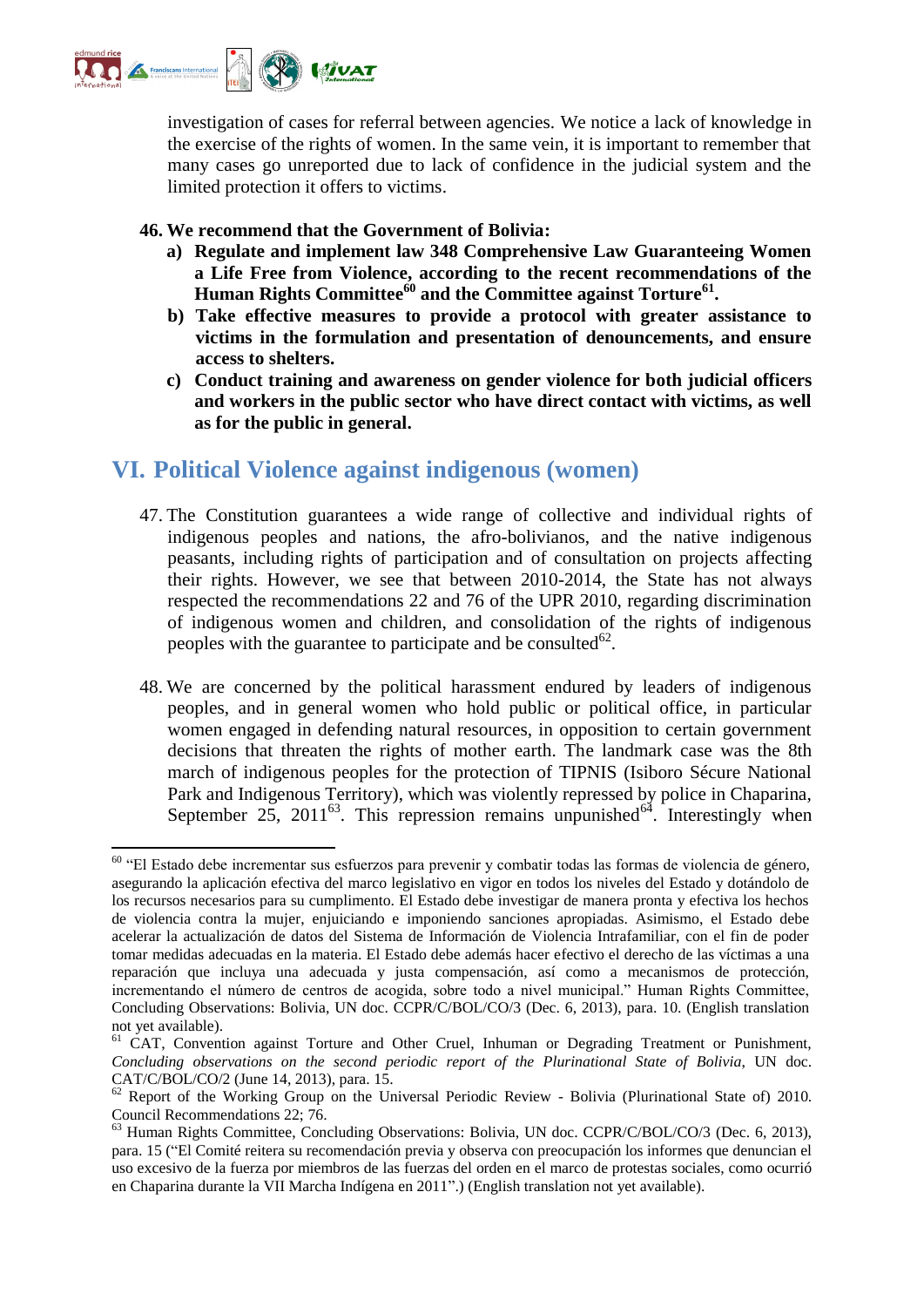

referring to the indigenous march in December 2013, President Evo Morales asked to prosecute those who financed this march <sup>65</sup>.

49. In an interview with an indigenous leader who participated in the 8th and 9th marches, she expressed the following: ¨We are fighting for the rights to respect the people. The people had commanded us to march for mother earth that is affected in the rivers contaminated by minerals. Many places are affected by this food crisis. What will we feed ourselves with if these parks disappear? It will no longer rain. When the toads sing, it rains<sup>66</sup>. When they are gone, it stops raining. Now there are no toads."<sup>67</sup>

#### **50. We recommend to the Government of Bolivia:**

- **a) Regulate the Law against harassment and political violence toward women <sup>68</sup> .**
- **b) Respect and promote freedom of expression, as guaranteed by the Constitution and the Universal Declaration of Human Rights.**
- **c) Ensure an effective exercise of the right of indigenous peoples to be consulted, particularly in the context of extractive projects or construction <sup>69</sup> .**
- **d) Ensure that the draft law on the framework of consultations conforms to international law and ensures free, prior and informed consent of indigenous peoples with respect to decisions on projects affecting their rights, in particular ensuring that all affected indigenous communities participate in the consultation process and that their views are duly taken into account<sup>70</sup> .**

## **VII. Women in Detention**

1

51. In the first cycle of the UPR, Bolivia received and accepted recommendations by four countries to improve prison conditions in the country. The recommendations urged concrete measures to prevent overcrowding in the prisons, improve education and training for the purpose of reintegration, and to pay particular attention to the situation of women and children. 71

<sup>64</sup> *Intervención en Chaparina aún sin autores*. Los Tiempos newspaper. By César Arellano. Sept. 23, 2013. [http://www.lostiempos.com/diario/actualidad/nacional/20130923/intervencion-en-chaparina-aun-sin-](http://www.lostiempos.com/diario/actualidad/nacional/20130923/intervencion-en-chaparina-aun-sin-autores_229158_495674.html)

[autores\\_229158\\_495674.html.](http://www.lostiempos.com/diario/actualidad/nacional/20130923/intervencion-en-chaparina-aun-sin-autores_229158_495674.html) Also cited in *Report of the Special Rapporteur on contemporary forms of racism, racial discrimination, xenophobia and related intolerance, Mutuma Ruteere:Plurinational State of Bolivia*, UN doc. A/HRC/23/56/Add.1 (April 19, 2013), para. 61. "Reports were received about the use of excessive force by the police during the indigenous march in Chaparina, Beni, in September 2011, as well as of the harassment of indigenous leaders during peaceful demonstrations of indigenous peoples who opposed the project. In this context, the Government pointed out that the Prosecutor`s Office had launched an investigation process to identify those responsible for the use of force during the march."

<sup>65</sup> *Evo pide juzgar a quienes pagaron marcha indígena*. Los Tiempos, Dec. 11, 2013.

<sup>&</sup>lt;sup>66</sup> In the Andean cosmovisión, frogs are good luck charms and rainmakers.

<sup>67</sup> Interview by *Edmund Rice International* with Mama T´alla, National Environmental Commission of the Mamas T´allas, Dec. 11 2013.

<sup>68</sup> Human Rights Committee, Concluding Observations: Bolivia, UN doc. CCPR/C/BOL/CO/3 (Dec. 6, 2013), para. 8.

<sup>69</sup> See also HRC, *Report of the Special Rapporteur on contemporary forms of racism, racial discrimination, xenophobia and related intolerance, Mutuma Ruteere: Plurinational State of Bolivia*, UN doc. A/HRC/23/56/Add.1 (April 19, 2013), para. 87.

<sup>70</sup> Human Rights Committee, Concluding Observations: Bolivia, UN doc. CCPR/C/BOL/CO/3 (Dec. 6, 2013), para. 15.

 $\tilde{7}$ <sup>1</sup> Report of the Working Group on the Universal Periodic Review - Bolivia (Plurinational State of) 2010. Council Recommendations 28; 29.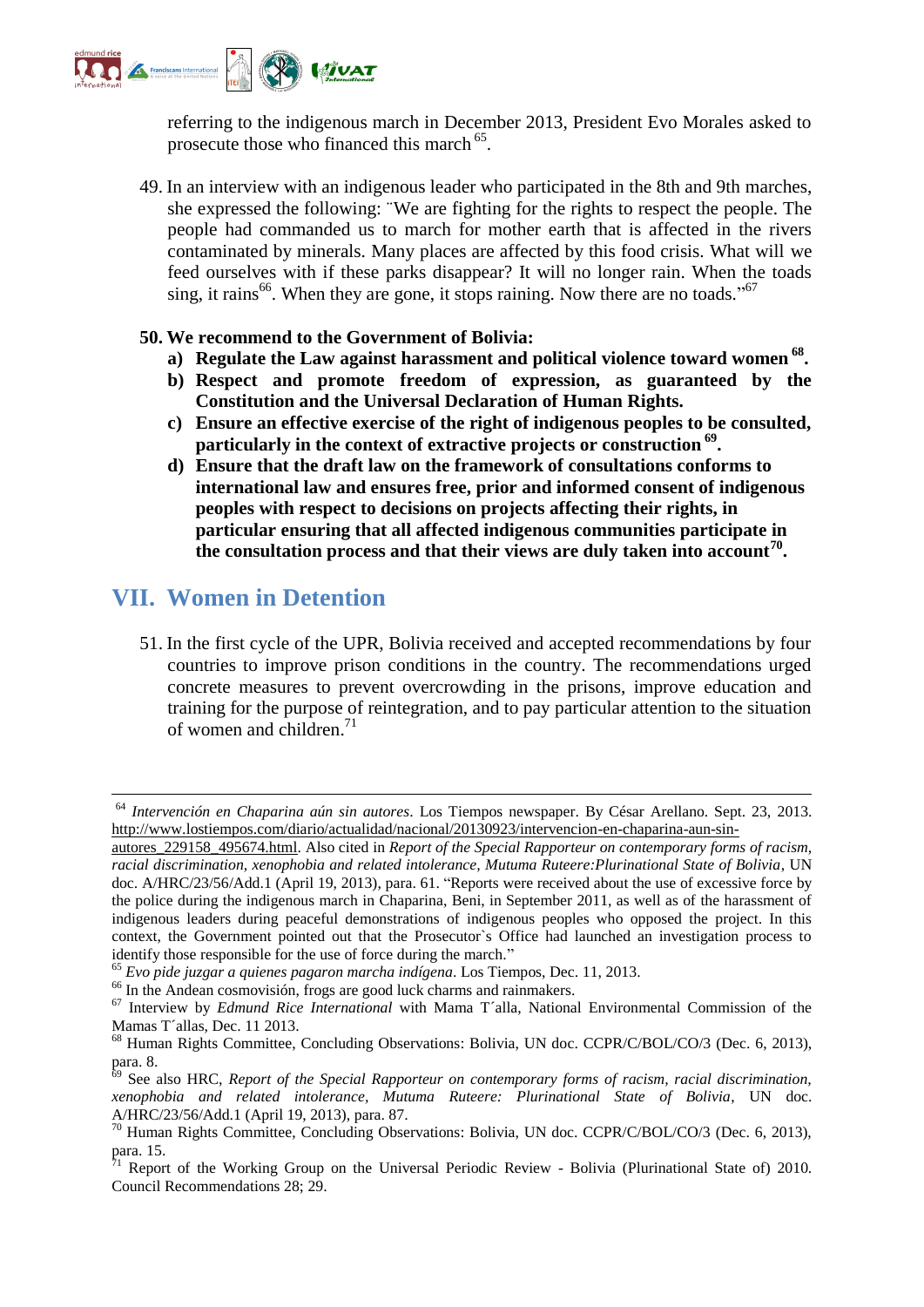

- 52. Based on our work in Cochabamba with the prison population and an investigation of the same population<sup>72</sup>, we have evidence that there is still much to be done in order for the State to meet its obligations in this area. The prisons do not yet have adequate infrastructure for women<sup>73</sup>; and their rights and needs are not guaranteed in terms of health, hygiene, education for rehabilitation, work and care for the children<sup>74</sup>. Our consultations, supported with an extensive documentation of civil society, are evidence that many women deprived of liberty suffer multiple forms of discrimination which have an impact on the guarantee of their rights: for being detained, for being women and many times for being people who live in poverty.
- 53. There is no up-to-date information on the exact number of women in detention; it is estimated to be 13% of the prison population<sup>75</sup>. There are 86 detention centers in Bolivia. Only 11 of these are exclusively for women  $^{76}$ . Of the nine departments, those which account for the largest number of women detained are la Paz, Santa Cruz and Cochabamba<sup>77</sup>. We will take the prison San Sebastian in Cochabamba as an illustrative example.
- 54. The great overcrowding in prisons  $^{78}$  is one of the most serious obstacles to the guarantee of the rights of detained women. In the prison San Sebastian, for a population of 226 women and 146 children (most under 12 years of age), there are only 17 shared cells; in each shared cell there are between 6 to 13 people. At the time of this writing, 68 women with their children sleep on the floor for lack of cells. At the time of this writing, 68 women with their children sleep on the floor for lack of cells. For those with prolonged sentences, there is the possibility of obtaining an individual cell, but to access it, in the aforementioned prison, it is necessary to pay up to 900 Bolivianos monthly (USD  $$130.25$ )<sup>79</sup>.

<sup>.</sup> <sup>72</sup> ITEI, *Mujeres en cárceles-La cárcel San Sebastián Mujeres y el trabajo del ITEI* (2011).

<sup>&</sup>lt;sup>73</sup> *Id.* See also CAT, Convention against Torture and Other Cruel, Inhuman or Degrading Treatment or Punishment, *Concluding observations on the second periodic report of the Plurinational State of Bolivia*, UN doc. CAT/C/BOL/CO/2 (June 14, 2013), para. 18 (the Committee is "is also concerned by the fact that remand prisoners are not always held separately from convicted prisoners and by the existence of mixed prison facilities in which female inmates have become victims of sexual violence, as acknowledged by the delegation of the State party").

<sup>74</sup> Law 2298, *Ley de Ejecución Penal y Supervisión*; compare with "*Jornada Interinstitucional de Evaluación de los Derechos Humanos en el Departamento de Cochabamba*" presentation by Dr. Dennis Fernando Mejía, Director of the Penitenciary Regime of Cochabamba.

<sup>75</sup> Oficina Jurídica para la Mujer, CEJIL and CLADEM, Situación de derechos humanos de las mujeres privadas de libertad en Bolivia, Report presented to the Inter-American Commission (March 2013), [http://ojmbolivia.org/wp-content/uploads/2013/05/Informe\\_CIDH2013.pdf.](http://ojmbolivia.org/wp-content/uploads/2013/05/Informe_CIDH2013.pdf)

<sup>&</sup>lt;sup>76</sup> CEJIL, Mujeres Privadas de Libertad. Informe Regional: Argentina, Bolivia, Chile, Paraguay, Uruguay, [https://cejil.org/sites/default/files/mujeres\\_privadas\\_de\\_libertad\\_informe\\_regional\\_0.pdf,](https://cejil.org/sites/default/files/mujeres_privadas_de_libertad_informe_regional_0.pdf) (citing Gabriela Veizaga Bellilo, Informe de situación de los Derechos Humanos de las mujeres privadas de libertad en Bolivia,  $\frac{p}{77}$ , 16.)

 $^{77}$  Oficina Jurídica para la Mujer, CEJIL and CLADEM, Situación de derechos humanos de las mujeres privadas de libertad en Bolivia, Report presented to the Inter-American Commission (March 2013), [http://ojmbolivia.org/wp-content/uploads/2013/05/Informe\\_CIDH2013.pdf.](http://ojmbolivia.org/wp-content/uploads/2013/05/Informe_CIDH2013.pdf)

 $8$  Multiple reports assert that the overpopulation of prisions is more tan 230%. See for example Human Rights Committee, Concluding Observations: Bolivia, UN doc. CCPR/C/BOL/CO/3 (Dec. 6, 2013), para. 20; CAT, Convention against Torture and Other Cruel, Inhuman or Degrading Treatment or Punishment, *Concluding observations on the second periodic report of the Plurinational State of Bolivia*, UN doc. CAT/C/BOL/CO/2 (June 14, 2013), para. 18.

 $^{79}$  Interview with a sick inmate in the San Sebastián prision. January 27, 2014.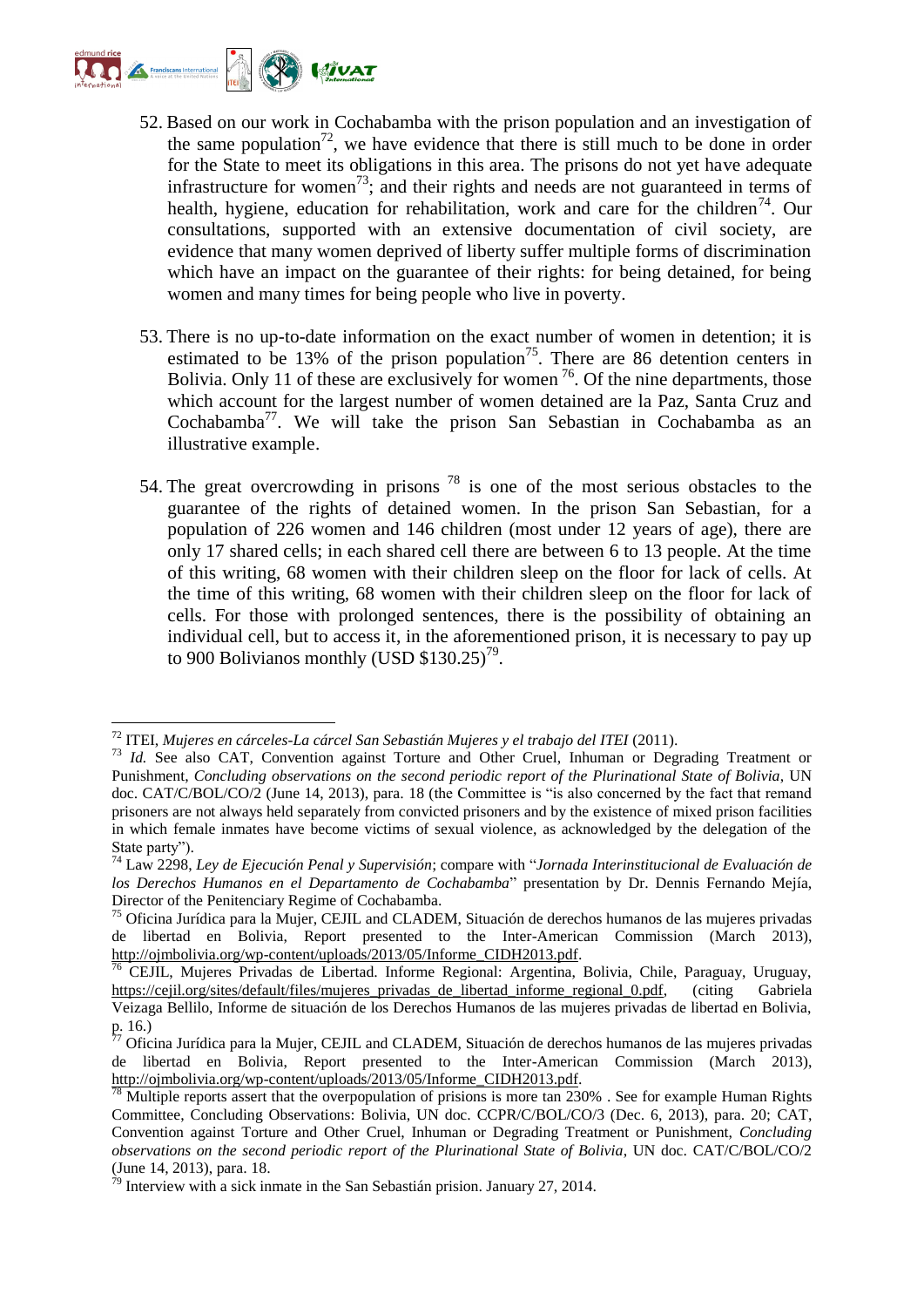

- 55. Up to the present, the recommendation 28 of the UPR 2010 has not been complied with, "taking special care to separate convicted minors from convicted adults<sup> $-80$ </sup>; an example being the district of Cochabamba, where there are 84 detained minors under 18 years of age dispersed in the six prisons $^{81}$ , and the majority are not separated from the detained adults.
- 56. Another widespread problem is the deficiency in basic services to guarantee the human right to water and sanitation. In the mentioned prison, there are only 8 bathrooms for the same population with very limited water supply, and there is a lack of funds for the maintenance or repair of these services. In this way, the minimum hygiene conditions that ensure good health are not guaranteed $^{82}$ .
- 57. We note that there is no access to specialized medical care such as gynecologists and pediatricians. As a sampling, in Cochabamba there are only 3 general practitioners for the 6 prisons $83$  and their time is limited. Also the medicine reserve is very limited, and often depends on the medical samples donated by various institutions. We have seen that if a woman under detention needs a specialized medical examination, hospitalization or surgery, the same detainees have to contribute to their fellow detainee, or aid is requested because the Government only covers medical expenses when detainees have been sentenced, but not detainees awaiting their trials $84$ . Receiving care from specialist doctors must be done outside the prison, requiring the detainees to ask the judge for a special permit; the process is slow and complicated, which violates the right to health<sup>85</sup>.
- 58. The inmates of the prison of San Sebastián in Cochabamba mention that internally medicine is sold and consumed indiscriminately without a prescription, especially amphetamines and psychotropic drugs. In this prison, there are no professionals to provide treatment for those with psychiatric problems, many of whom are at a high risk for suicide or aggression towards fellow detainees<sup>86</sup>.
- 59. Each woman has to cover her livelihood (which includes food) because the monthly allowance is 195 Bolivianos (US \$28.43), which is not always paid on time and there is little chance of work inside the prison. ¨A day in prison costs 30 Bolivianos, ¨ says one detainee. <sup>87</sup> Lastly, when someone being detained enters the prison, she has to pay "the right to the floor", an amount of money charged by the same detainees in order to pay additional expenses such as electricity, water, phone, medications that are not always covered by the State.

<sup>80</sup> UPR Recommendation 28.

<sup>&</sup>lt;sup>81</sup> Report "Centros de Rehabilitación Penitenciaria Ciudad y/o Provincias de Cochabamba, December 2013, Management 2013". By Ministry of Government, General Directorship of the Penitentiary Regime in Cochabamba – Bolivia.

<sup>82</sup> Research *Mujeres en cárceles-La cárcel San Sebastián Mujeres y el trabajo del ITEI,* ITEI, 2011.

<sup>&</sup>lt;sup>83</sup> Interview with a sick inmate in the San Sebastián prison. January 27, 2014.

<sup>&</sup>lt;sup>84</sup> *Id.* She reports that there is an exception for pregnant women in preventative detention because Seguro Universal Materno Infantil (SUMI) covers their expenses.

<sup>&</sup>lt;sup>85</sup> *Id.* She reports that a woman in her third month of pregnancy lost her baby because she was unable to get permission to see the doctor.

<sup>86</sup> Research, *Mujeres en cárceles-La cárcel San Sebastián Mujeres y el trabajo del ITEI,* ITEI, 2011. <sup>87</sup> *Id.*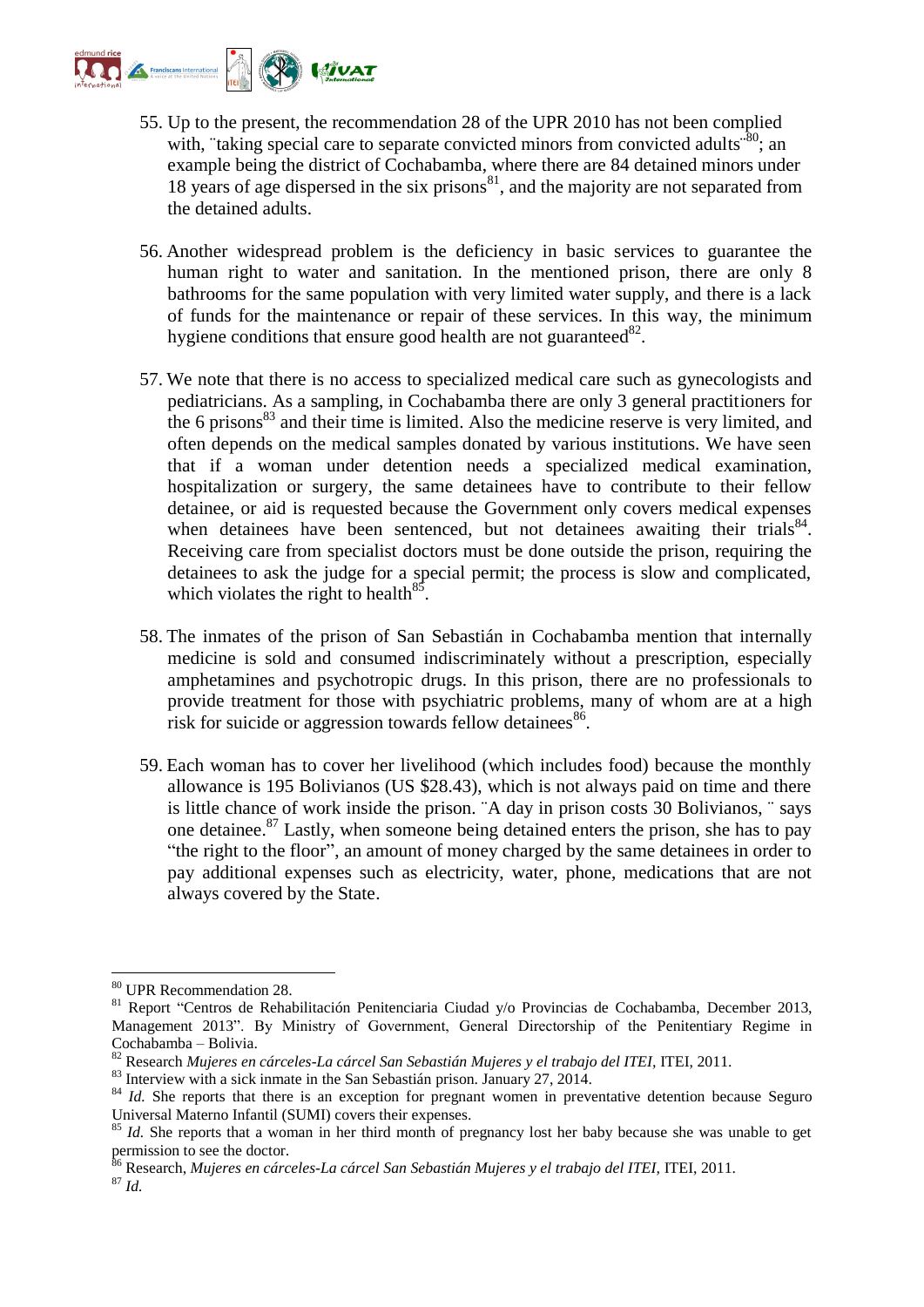

- 60. A root problem of these violations is the abuse of the figure of pre-trial detention. 78% of all persons detained in Cochabamba have no sentence<sup>88</sup>. This is also illustrative of the problem at the national level: more than 80% of the prison population in Bolivia is awaiting sentence and is being held under the figure of pretrial detention <sup>89</sup>. This percentage seems to be equal for women at the national level: "On a national level, of the 1724 women detained, 1416 are in preventive detention and only 307 have a sentence  $(82\%)$ ."<sup>90</sup> In addition to the violations of their rights, we also note that to be under detention without knowing how long leads many women to live a situation of uncertainty and despair, which is psychologically and emotionally harmful.
- 61. The women detainees we consulted consider that the prisons and the legal system are not adequate because: hearings are suspended; the public defense lawyers do not put effort in their defense  $91$  or demand illegal payments for their services; internal security is poor; there are irregularities by the police force responsible for the  $prisons<sup>92</sup>$ .
- 62. **Recommendations to the Government of Bolivia:** 
	- **a) Implement the United Nations Rules for the treatment of women prisoners and the non-custodial measures for women offenders <sup>93</sup> .**
	- **b) Take concrete actions to review the regulation of pre-trial detention and to accelerate the imposition, in the practice of alternative measures to the same <sup>94</sup> .**
	- **c) Ensure the speed of the justice process, just treatment by policemen, judges, and prosecutors at all stages during the process, and effective access to legal representation.**
	- **d) Improve prison facilities so that they comply with international standards.**
	- **e) Guarantee the rights to security, food, medical care and health services, with special attention to the particular needs of women and children.**

<sup>88</sup> Report "Centros de Rehabilitación Penitenciaria Ciudad y/o Provincias de Cochabamba, December 2013, Management 2013". By Ministry of Government, General Directorship of the Penitentiary Regime in Cochabamba – Bolivia

<sup>89</sup> Human Rights Committee, Concluding Observations: Bolivia, UN doc. CCPR/C/BOL/CO/3 (Dec. 6, 2013), para. 19 ("Al Comité le preocupa que, en la actualidad, más del 80% de la población carcelaria no haya sido juzgada."); CAT, Convention against Torture and Other Cruel, Inhuman or Degrading Treatment or Punishment, *Concluding observations on the second periodic report of the Plurinational State of Bolivia*, UN doc. CAT/C/BOL/CO/2 (June 14, 2013), para. 18 (concern over "the sharp increase in the prison population in recent years and the large percentage of the prison population that is made up of people awaiting trial (83.3 per cent)").  $^{50}$  Oficina Jurídica para la Mujer, CEJIL & CLADEM, Situación de derechos humanos de las mujeres privadas de libertad en Bolivia, Report presented to the Inter-American Commission (March 2013), [http://ojmbolivia.org/wp-content/uploads/2013/05/Informe\\_CIDH2013.pdf.](http://ojmbolivia.org/wp-content/uploads/2013/05/Informe_CIDH2013.pdf)

<sup>&</sup>lt;sup>91</sup> Human Rights Committee, Concluding Observations: Bolivia, UN doc. CCPR/C/BOL/CO/3 (Dec. 6, 2013), para. 19 ("El Comité lamenta, asimismo, el escaso acceso a asistencia letrada gratuita durante la detención.")

 $^{62}$  Representatives of the assembly from Santa Cruz department blamed the pólice for the confrontations that led to 29 deaths, including on child, in the Palmasola detention center. *Opinión* newspaper sección Especial, August 24, 2013. This reality is relevant to the measure the implementation of UPR recommendations related to independence of the judicial system, recommendations 39, 44, 47 and 49 of the 2010 UPR.

<sup>&</sup>lt;sup>93</sup> CAT, Convention against Torture and Other Cruel, Inhuman or Degrading Treatment or Punishment, *Concluding observations on the second periodic report of the Plurinational State of Bolivia*, UN doc. CAT/C/BOL/CO/2 (June 14, 2013), para. 18. <sup>94</sup> *Id*.